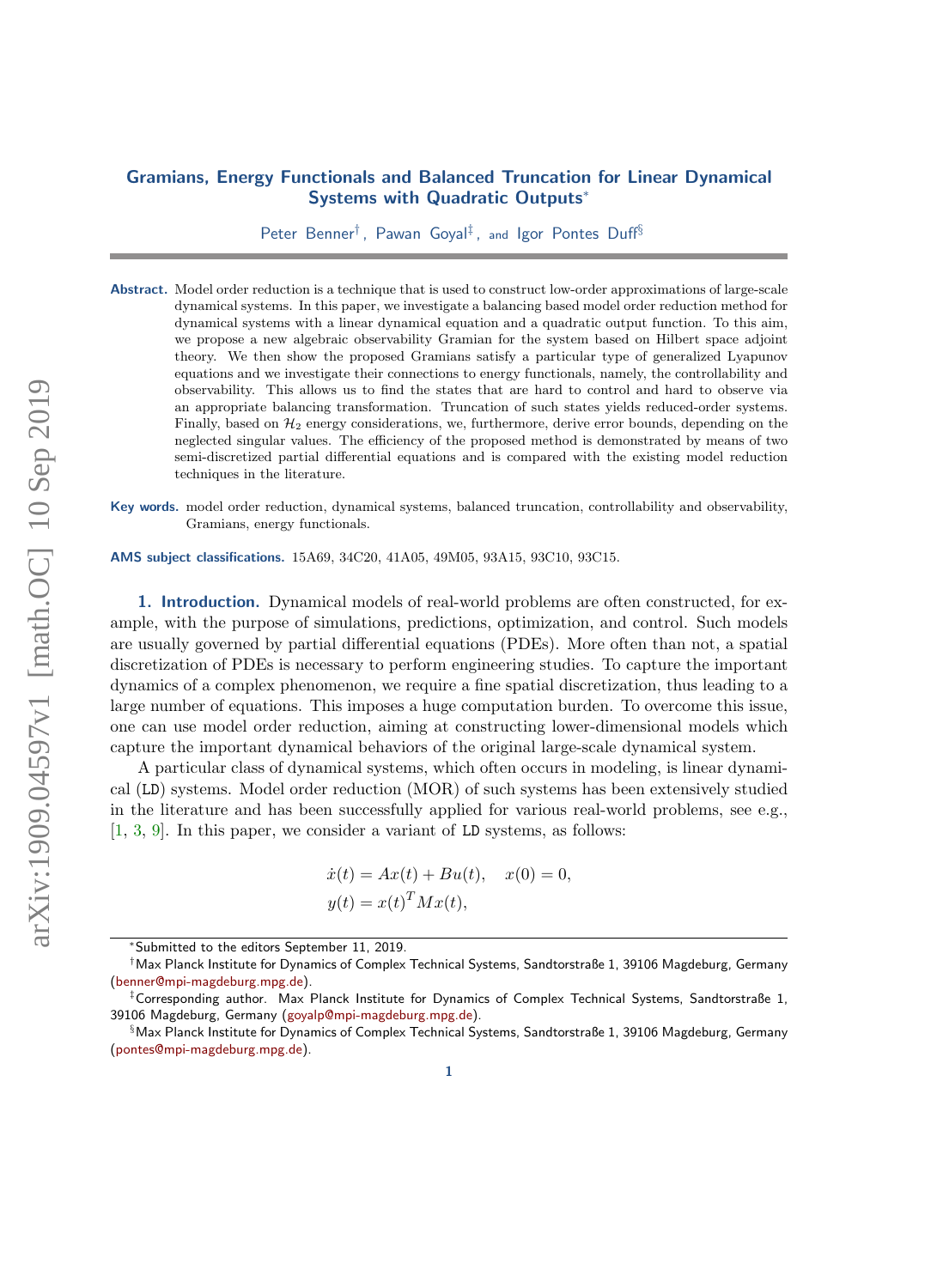where  $A \in \mathbb{R}^{n \times n}$ ,  $B \in \mathbb{R}^{n \times m}$  and  $M \in \mathbb{R}^{n \times n}$ . As can be seen in the above equation, the state equation is linear, but the output equation takes a quadratic form of the state as shown. We refer to  $(2.4)$  as an LD QO system. These kinds of systems, particularly, appears when one's interests lie in observing, e.g., the variance or deviation of the state variables from a reference point. This happens to be the case in random vibration analysis [\[16\]](#page-21-3) and problems where response quantities related to energy or power are considered.

MOR techniques for LD QO systems have been investigated in the past. For instance, the authors in  $[26, 27]$  $[26, 27]$  $[26, 27]$  have proposed to rewrite an LD<sub>-QQ</sub> system as an LD system. It is then followed by reducing by well-known techniques for LD systems such as balanced truncation and interpolation-based methods. Furthermore, very recently, the authors in [\[22\]](#page-21-4) proposed an alternative approach, where the LD  $\Omega$  system is written as a quadratic-bilinear ( $\Omega$ B) system. Subsequently, the QB system is reduced by tailoring the balanced truncation approach, proposed in [\[6\]](#page-21-5). However, in the formal approach, we do not directly utilize the quadratic structure of the output equation, and the latter approach is not only numerically expensive, but it also fails to keep the structure of the original system into reduced systems.

In this paper, we study a balanced truncation method for LD QO systems by proposing a novel pair of Gramians for the system. We, furthermore, investigate energy functionals, namely controllability, and observability, which form a ground for a balancing based procedure. We also characterize the controllability and observability of the system based on the Gramians. This allows us to construct reduced-order systems, removing less important subspaces for the dynamics. In this procedure, it is not required to rewrite the system as an LD or QB system, and it, inherently, preserves the LD QO structure in a reduced-order system.

A precise structure of the remaining paper is as follows. In the subsequent section, we provide the problem description and briefly revise the state-of-the-art. In [Section 3,](#page-5-0) we present a novel pair of Gramians, the so-called controllability and observability Gramians for LD QO systems. Based on these Gramians, we study controllability and observability energy functionals, allowing us to determine the states that are hard to reach as well as hard to observe. Consequently, we propose a balancing method to construct a good quality of reduced-order systems. In [Section 4,](#page-12-0) we derive error bounds for the approximation error between the original and the reduced-order systems. These errors bounds rely on the definition of the  $\mathcal{H}_2$  norm for such class of systems. Precisely, our contributions in the aspect are twofold. Firstly, we derive a general a posteriori expression. Secondly, we show that the error bounds are directly associated with the neglected singular values. In [Section 5,](#page-17-0) we test the accuracy of the proposed method and compare with the techniques proposed in  $[22, 26]$  $[22, 26]$  $[22, 26]$ . Finally, in [Section 6,](#page-19-0) we conclude the paper by listing our main contributions and provide future directions.

2. Problem Formulation and Background Work. In this section, we discuss the MOR problem and its related work in the literature. We begin by recalling the classical balanced truncation method for LD systems.

<span id="page-1-0"></span>2.1. Balanced Truncation of LD systems . Let us consider an LD system of the form:

- (2.1a)  $\dot{x}(t) = Ax(t) + Bu(t), \quad x(0) = 0,$
- (2.1b)  $y(t) = Cx(t),$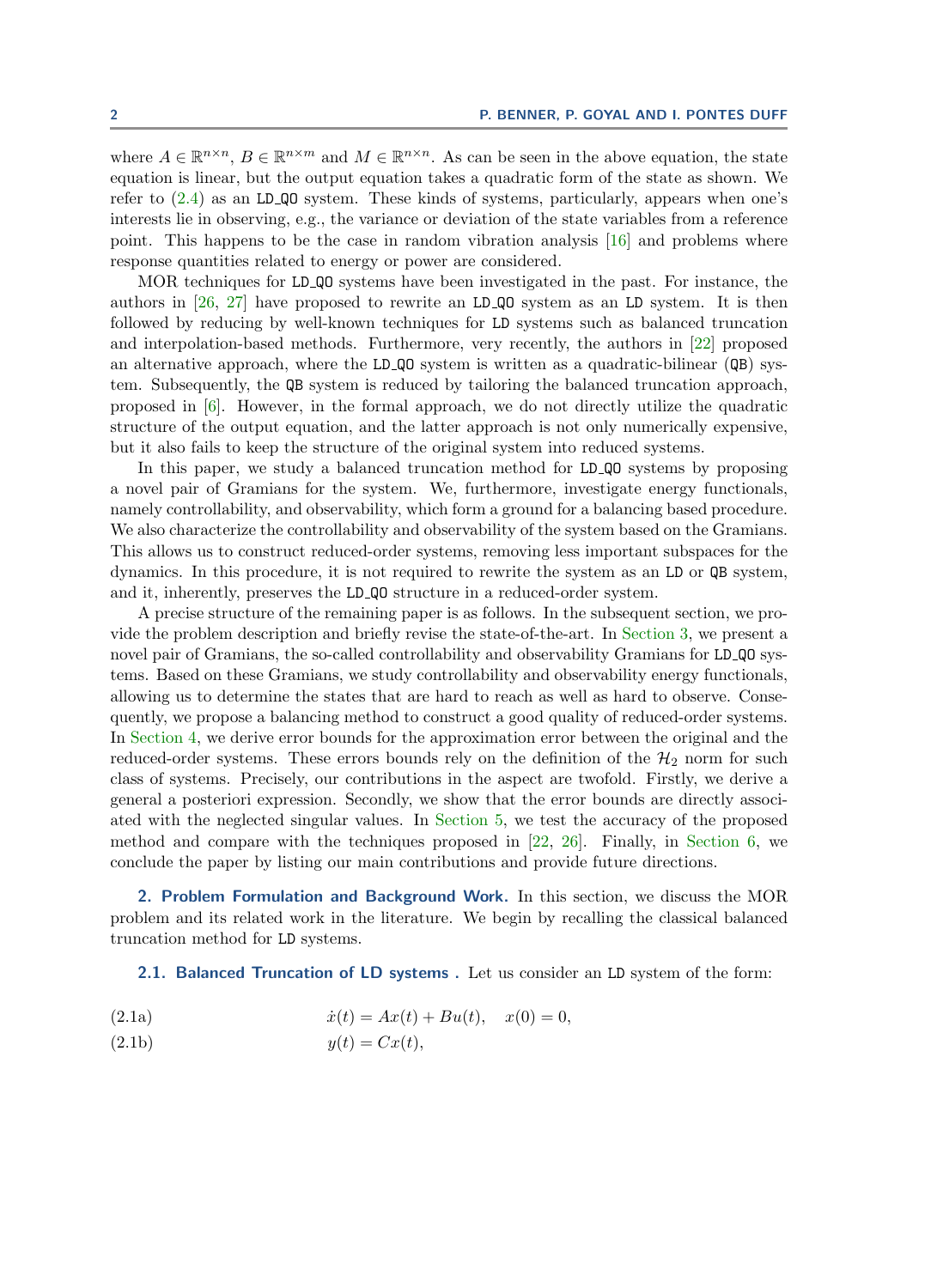with  $A \in \mathbb{R}^{n \times n}$ ,  $B \in \mathbb{R}^{n \times m}$  and  $C \in \mathbb{R}^{p \times n}$ ;  $x(t) \in \mathbb{R}^n$ ,  $u(t) \in \mathbb{R}^m$  and  $y(t) \in \mathbb{R}^p$  are the state, input and output vectors, respectively;  $n, m$ , and p denote the state dimension or the order of the system, the number of inputs, and the number of outputs, respectively. The main purpose of MOR is to construct a low-dimensional system, precisely an r-dimensional system with  $r \ll n$ , approximating the behavior of the system [\(2.1\)](#page-1-0). To construct a reducedorder system, we employ the Petrov-Galerkin framework. It consists in finding two projection matrices  $V, W \in \mathbb{R}^{n \times r}$  such that  $W^T V = I_r$ . This allows us to construct a reduced-order system as follows:

(2.2a) 
$$
\dot{\hat{x}}(t) = \hat{A}\hat{x}(t) + \hat{B}u(t), \quad \hat{x}(0) = 0,
$$

$$
\hat{y}(t) = \hat{C}\hat{x}(t),
$$

where  $\hat{A} = W^T A V \in \mathbb{R}^{r \times r}$ ,  $\hat{B} = W^T B \in \mathbb{R}^{r \times m}$  and  $\hat{C} = CV \in \mathbb{R}^{p \times r}$ . Furthermore, the matrices  $V$  and  $W$  should be designed in a way that the reduced-order system meets desired goals, e.g.,  $y \approx \hat{y}$ , meaning that the original and reduced-order systems should provide very similar outputs when excited by the same input signal.

There exist several MOR techniques for LD systems and we refer the reader to the books [\[1,](#page-21-0) [3\]](#page-21-1) for more details. In this work, we focus on balanced truncation (BT), which was introduced in the control systems literature in [\[17\]](#page-21-6). It mainly relies on the controllability and observability energy functionals, see e.g.,  $[14]$ . The controllability energy functional is defined as the minimal amount of energy required to steer the system to zero from a given state. On the other hand, the observability energy functional can be defined as the output energy generated by a non-zero initial condition. For LD systems, these functionals can be given by the functions using the controllability and observability Gramians, respectively denoted by P and  $Q$ , see e.g., [\[1\]](#page-21-0). The Gramians satisfy the following Lyapunov equations:

<span id="page-2-1"></span><span id="page-2-0"></span>
$$
(2.3a) \tAP + PAT + BBT = 0,
$$

<span id="page-2-2"></span>
$$
(2.3b) \t\t ATQ + QA + CTC = 0.
$$

The main principle of BT lies in determining the states that are simultaneously hard to reach and hard to observe, in other words, these states require a lot of energy to steer from zero, as well as, generate very little output energy. To identify such states, we make use of the balancing tool based on the Gramians, leading to a reduced-order system on truncation. Furthermore, it preserves stability and provides guaranteed error bounds, see e.g., [\[1\]](#page-21-0). In [Algorithm 2.1,](#page-3-1) we sketch the square-root balanced truncation algorithm, enabling us to determine a reducedorder system.

It is worth mentioning that the most costly step in the algorithm is to compute the Gramians as the solutions of  $(2.3)$ . However, the solutions of the equations exhibit low-rank phenomena, i.e., there exists  $Z_P \in \mathbb{R}^{n \times l}$ , with  $l \ll n$ , such that  $P \approx Z_P Z_P^T$ . Thus, we make use of low-rank solvers of Lyapunov equations, which are not only numerically efficient but also yield directly the Gramians in Cholesky factors. In the past decades, several advance algorithms have been proposed, allowing us to compute a solution of a Lyapunov equation of a few thousands in a low-rank form on a moderate machine. We refer the reader to the review papers [\[8,](#page-21-8) [10,](#page-21-9) [25\]](#page-22-2) to get an overview of the existing methods.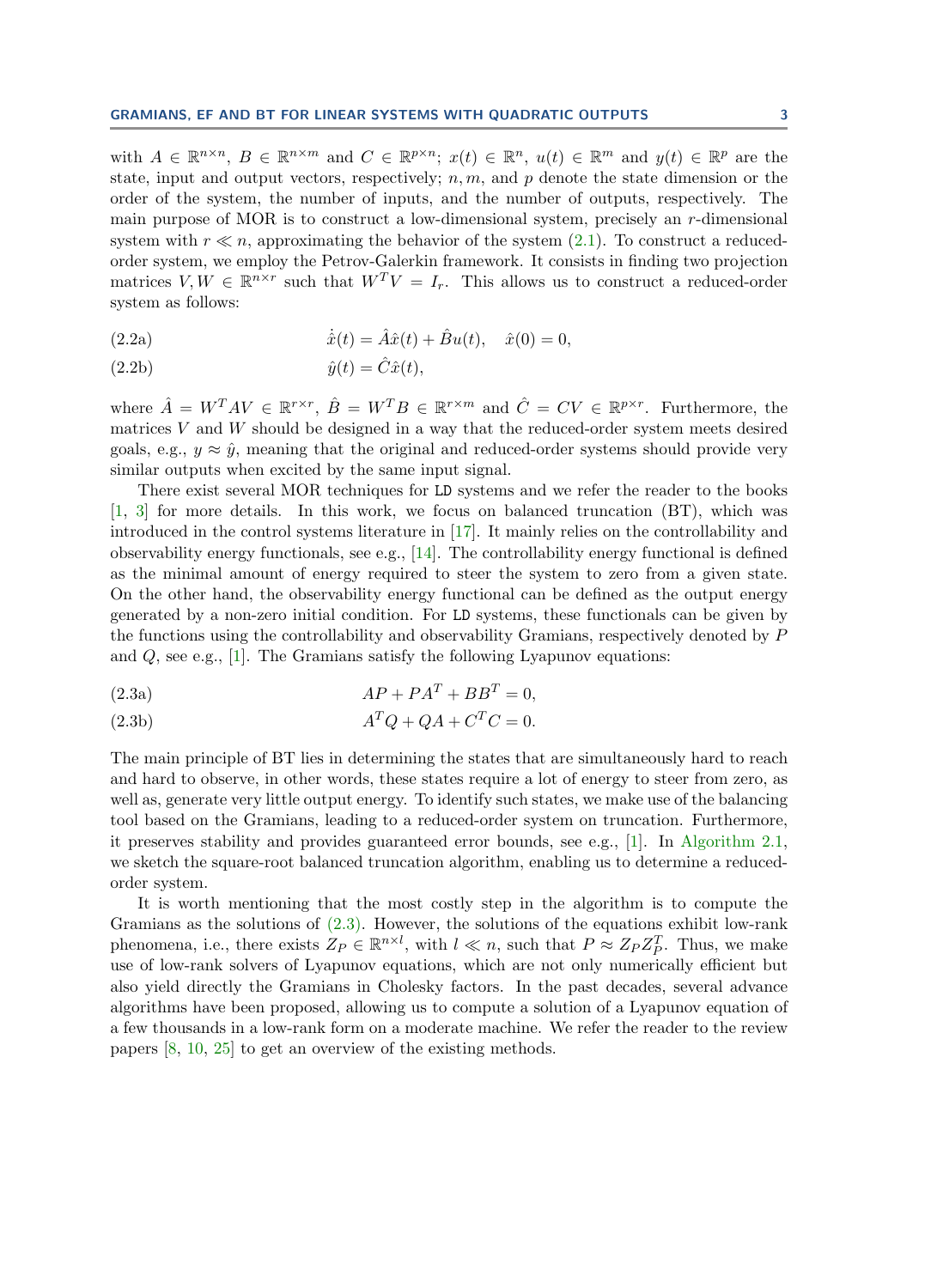<span id="page-3-1"></span>Algorithm 2.1 Balanced truncation method for LD systems.

**Input:** Matrices  $(A, B, C)$  and the order of a reduced-order system r. **Output:** Reduced matrices  $(A, B, C)$ .

- 1: Compute low-rank factors of Gramians  $P \approx Z_P Z_P^T$ ,  $Q \approx Z_Q Z_Q^T$ , where P and Q solve for  $(2.3a)$  and  $(2.3b)$ , respectively.
- 2: Compute the SVD of  $Z_P^T Z_Q$ , and partition as follows:

$$
Z_P^T Z_Q = [U_1 \quad U_2] \operatorname{diag} (\Sigma_1, \Sigma_2) [V_1 \quad V_2]^T, \quad \text{with } \Sigma_1 \in \mathbb{R}^{r \times r}.
$$

- 3: Construct the projection matrices  $V = Z_P U_1 \Sigma_1^{-\frac{1}{2}}$  and  $W = Z_Q V_1 \Sigma_1^{-\frac{1}{2}}$ .
- 4: Construct  $\hat{A} = W^T A V$ ,  $\hat{B} = W^T B$ ,  $\hat{C} = CV$ .
- 5: return  $\hat{A}$ ,  $\hat{B}$ , and  $\hat{C}$ .

2.2. Problem formulation for LDSQO systems. In this paper, our focus rather lies on linear dynamical systems with quadratic output function (LD QO systems) which is of the form:

<span id="page-3-0"></span>(2.4) 
$$
H := \begin{cases} \dot{x}(t) = Ax(t) + Bu(t), & x(0) = 0, \\ y(t) = x(t)^T M x(t), & \end{cases}
$$

where  $A \in \mathbb{R}^{n \times n}$ ,  $B \in \mathbb{R}^{n \times m}$  and  $M \in \mathbb{R}^{n \times n}$ . For ease, the original LD<sub>-</sub>QO system [\(2.4\)](#page-3-0) is denoted by  $H = (A, B, M)$ . We assume that the matrix A is Hurwitz; hence, the LDS\_QO system is asymptotically stable. Furthermore, without loss of generality, we assume that the matrix M is symmetric, i.e.,  $M = M^T$ . In case the matrix M is not symmetric, we can always construct the symmetric matrix  $M_s := (M + M^T)/2$ , which ensures  $x^T(t)Mx(t) =$  $x(t)^T M_s x(t)$ . Note that an LD<sub>-Q</sub>O system [\(2.4\)](#page-3-0) has an input-output nonlinear mapping, even if the dynamical equation is linear. Our aim is to find two projection matrices  $V, W \in \mathbb{R}^{n \times r}$ , with  $W^T V = I_r$ , allowing to construct a reduced-order system  $\hat{H} := (\hat{A}, \hat{B}, \hat{M})$  as follows:

(2.5) 
$$
\hat{H} := \begin{cases} \dot{\hat{x}}(t) = \hat{A}\hat{x}(t) + \hat{B}u(t), & \hat{x}(0) = 0, \\ \hat{y}(t) = \hat{x}(t)^T \hat{M}\hat{x}(t), \end{cases}
$$

where  $\hat{A} = W^T A V \in \mathbb{R}^{r \times r}$ ,  $\hat{B} = W^T B \in \mathbb{R}^{r \times m}$  and  $\hat{M} = V^T M V \in \mathbb{R}^{r \times r}$  while ensuring the desired properties.

2.3. State of the Art. In this subsection, we briefly discuss two existing MOR methods for LD  $\Omega$  systems, see [\[22,](#page-21-4) [26\]](#page-22-0).

2.3.1. Linear transformation and balanced truncation. A MOR method for LD<sub>-QO</sub> systems was proposed in [\[26\]](#page-22-0). The primary concept of the method is to equivalently rewrite an LD QO system as an LD system. This allows us to employ BT for the LD system. As discussed in [\[26\]](#page-22-0), for  $M \succeq 0$ , we can rewrite the system [\(2.4\)](#page-3-0) as follows:

(2.6a) 
$$
\dot{x}(t) = Ax(t) + Bu(t), \quad x(0) = 0,
$$

(2.6b)  $y_{\text{T}}(t) = C_{\text{T}}x(t),$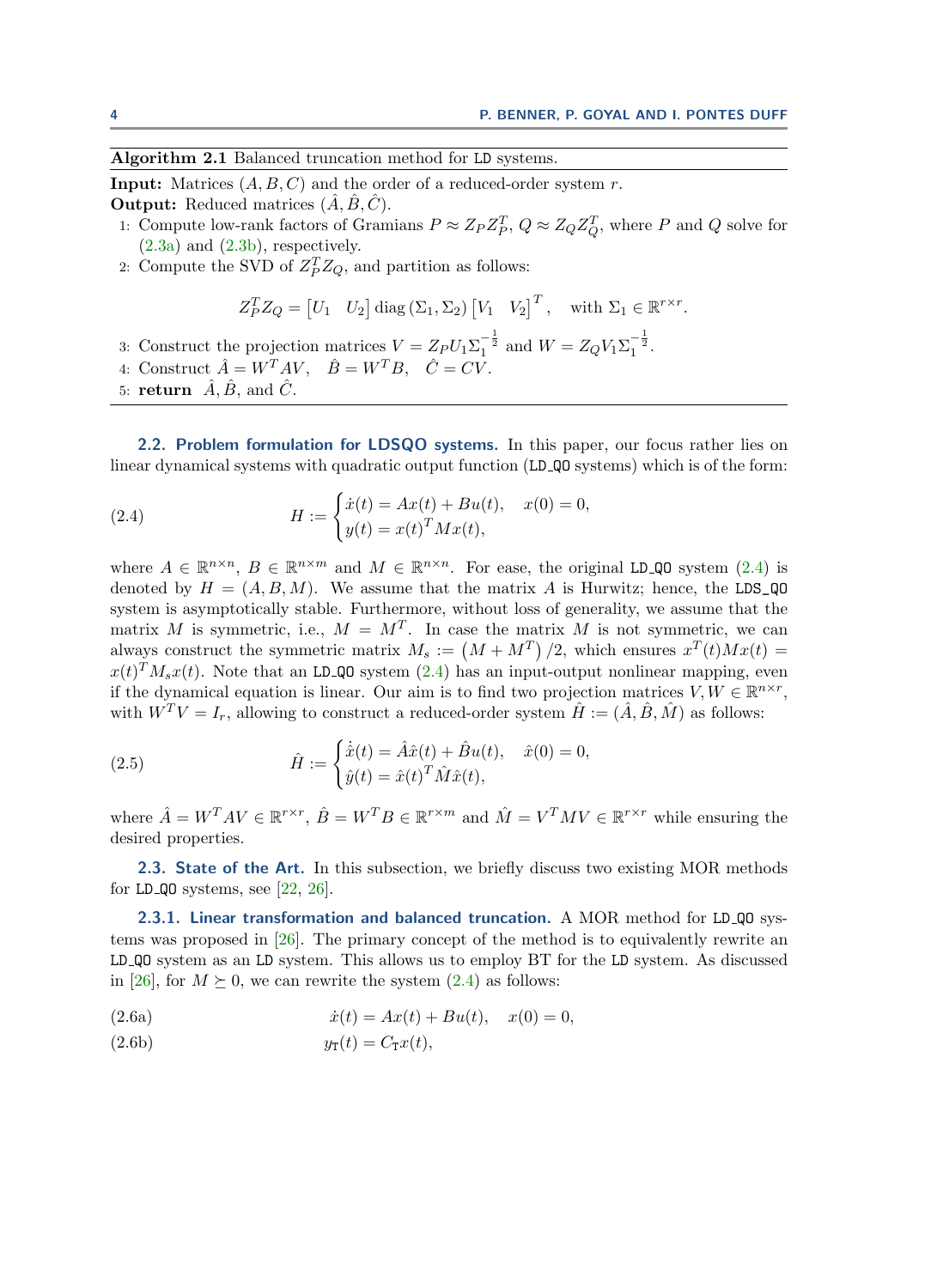<span id="page-4-0"></span>Algorithm 2.2 BT for LD QO systems (rewriting as an LD system from  $[26]$ )

**Input:** The original system's m3atrices  $(A, B, M)$  and the order of the reduced-order system r.

**Output:** Reduced-order system's matrices  $(\hat{A}, \hat{B}, \hat{C})$ .

- 1: Compute the Cholesky factorization of the matrix  $M = C_{\text{T}}^T C_{\text{T}}$ .
- 2: For the LD system given by  $A, B, C_{\text{T}}$ , apply [Algorithm 2.1](#page-3-1) to obtain  $\hat{A}, \hat{B}, \hat{C}$ .
- 3: return  $\tilde{A}, \tilde{B}$ , and  $\tilde{C}$ .

where the matrices A, B and the state  $x(t)$  are the same as in [\(2.4\)](#page-3-0), but the matrix  $C_{\text{T}} \in \mathbb{R}^{q \times n}$ is such that  $C_{\text{T}}^T C_{\text{T}} = M$ , where  $q = \text{rank}(M)$ . However, the outputs of the systems [\(2.1\)](#page-1-0) and [\(2.4\)](#page-3-0) are related as  $y(t) = ||y_T(t)||_2^2$ . This transformation allows us to employ the BT method for the LD system. For completeness, we sketch the steps to determined a reduced-order system using the procedure given in [Algorithm 2.2.](#page-4-0) One of drawbacks of the method is that it does not make use of the quadratic-form of the output equation. Furthermore, later in the paper, we will discuss that the approach might be very expensive when  $q$  is large or when  $M \not\geq 0$ .

Remark 2.1. [Algorithm 2.2](#page-4-0) is shown when the matrix  $M$  is symmetric positive semi-definite. However, the authors in [\[26\]](#page-22-0) also discusses the case general case where M is not a positive semi-definite. We refer to the reference for details.

2.3.2. Quadratic-bilinear transformation and balanced truncation. Recently, a novel approach to construct reduced-order systems for LD QO systems has been proposed in [\[22\]](#page-21-4). This approach consists of, firstly, converting the original LD QO system as a quadratic-bilinear (QB) system by taking the derivative of the output equation of the original LD QO system and followed by augmenting it into the state variable  $x(t)$ . It results into the QB system as follows:

<span id="page-4-1"></span>
$$
(2.7a) \t\t \dot{x}_{\text{qb}}(t) = A_{\text{qb}}x_{\text{qb}}(t) + B_{\text{qb}}u(t) + H_{\text{qb}}(x_{\text{qb}} \otimes x_{\text{qb}}) + \sum_{j=1}^{m} u_j N_{\text{qb}}x_{\text{qb}}, \quad x_{\text{qb}}(0) = 0,
$$

$$
(2.7b) \t y(t) = C_{\mathbf{q}\mathbf{b}} x_{\mathbf{q}\mathbf{b}}(t),
$$

where

$$
x_{\mathbf{q}\mathbf{b}} = \begin{bmatrix} x \\ y \end{bmatrix}, \t A_{\mathbf{q}\mathbf{b}} = \begin{bmatrix} A & 0 \\ 0 & 0 \end{bmatrix}, \t H_{\mathbf{q}\mathbf{b}} = \begin{bmatrix} 0 & 0 & 0 & 0 & \cdots & 0 & 0 & 0 & 0 \\ s_1^T & 0 & s_2^T & 0 & \cdots & s_n^T & 0 & 0 & 0 \end{bmatrix}
$$
  

$$
B_{\mathbf{q}\mathbf{b}} = \begin{bmatrix} B \\ 0 \end{bmatrix}, \t C_{\mathbf{q}\mathbf{b}} = \begin{bmatrix} 1 & 0 \end{bmatrix}, \t N_{\mathbf{q}\mathbf{b}}^{(j)} = \begin{bmatrix} 0 & 0 \\ 2b_j^T M & 0 \end{bmatrix}, j = 1, \dots, m
$$

in which  $x(t), u(t), y(t), A, B$ , and C are as defined in  $(2.4)$ ;  $b_j \in \mathbb{R}^n$  is the j-th column vectors of B;  $s_j \in \mathbb{R}^n$  is the j-th column of the the matrix S, which is defined as follows:

$$
(2.8)\t\t\t S = A^T M + M^T A.
$$

The system [\(2.7\)](#page-4-1) has  $n + 1$  states, m inputs, and 1 output. Note that  $A_{\mathbf{qb}} \in \mathbb{R}^{(n+1)\times(n+1)}$ ,  $B_{\mathbf{q}\mathbf{b}} \in \mathbb{R}^{(n+1)\times m}$ ,  $N_{\mathbf{q}\mathbf{b}}^{(j)} \in \mathbb{R}^{m\times (n+1)}$  and  $H_{\mathbf{q}\mathbf{b}} \in \mathbb{R}^{(n+1)\times (n+1)^2}$ .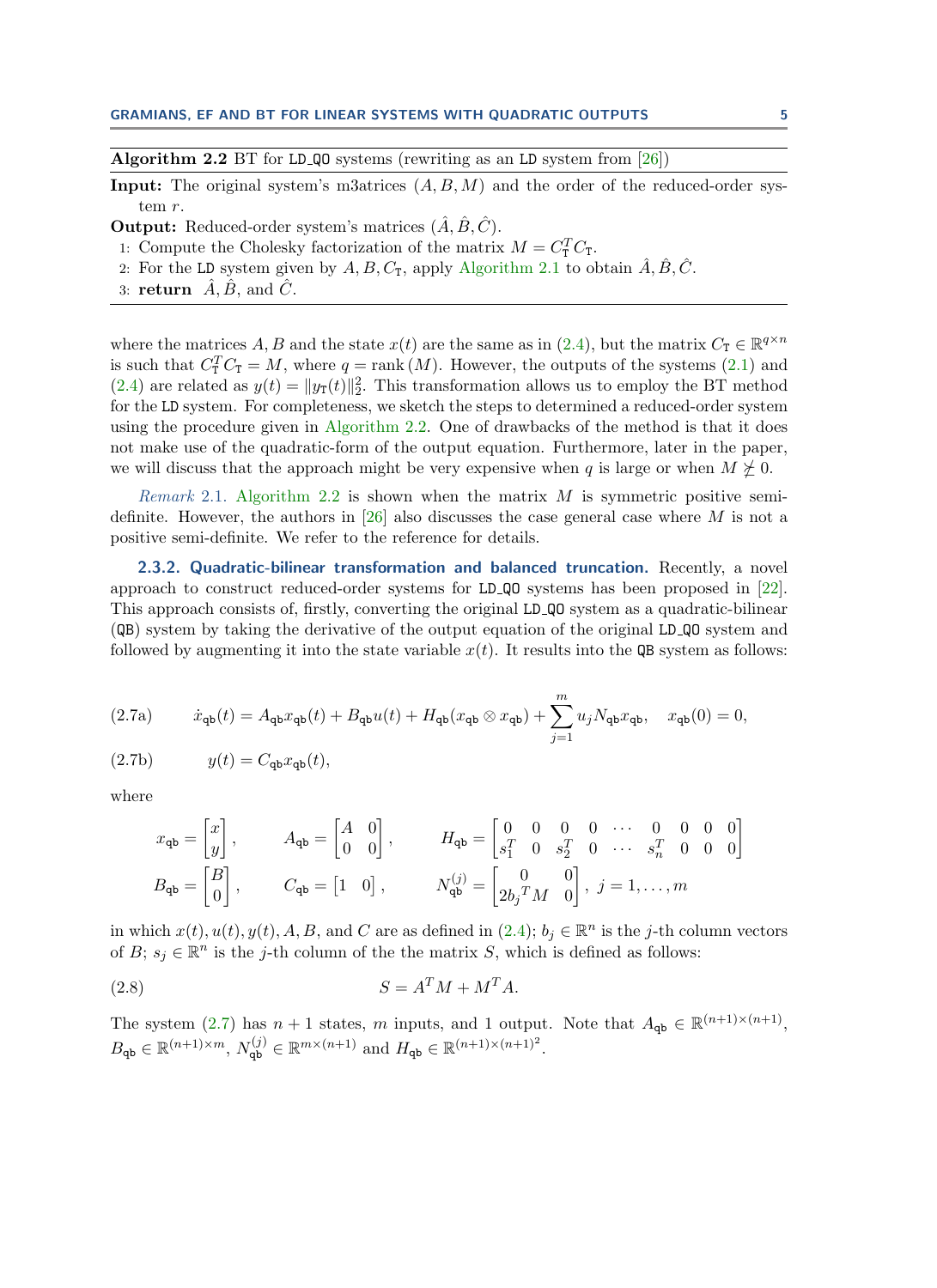<span id="page-5-4"></span>Algorithm 2.3 QB transformation and BT for LD<sub>-QO</sub> systems.

**Input:** The original system's matrices  $(A, B, M)$  and the order of a reduced-order system r. Output: Reduced QB system's matrices  $\hat{A}_{\mathbf{q}\mathbf{b}}, \hat{B}_{\mathbf{q}\mathbf{b}}, \hat{C}_{\mathbf{q}\mathbf{b}}, \hat{H}_{\mathbf{q}\mathbf{b}}$ , and  $\hat{N}_{\mathbf{q}\mathbf{b}}^{(j)}$ .

- 1: Determine QB system matrices, i.e.,  $A_{\text{qb}}$ ,  $B_{\text{qb}}$ ,  $C_{\text{qb}}$ ,  $H_{\text{qb}}$  and  $N_{\text{qb}}^{(j)}$ , as shown in [\(2.7\)](#page-4-1).
- 2: Compute low-rank factors of Gramians  $P_{\text{qb}} \approx Z_{P_{\text{qb}}} Z_{P_{\text{qb}}}^T$ ,  $Q_{\text{qb}} \approx Z_{Q_{\text{qb}}} Z_{Q_{\text{qb}}}^T$ , where P and Q solve [\(2.9a\)](#page-5-1) and [\(2.9b\)](#page-5-2), respectively.
- 3: Compute the SVD of  $Z_{P_{\mathbf{q}\mathbf{b}}}^T Z_{Q_{\mathbf{q}\mathbf{b}}}$ , and decompose as:

$$
Z_{P_{\mathbf{q}\mathbf{b}}}^{T} Z_{Q_{\mathbf{q}\mathbf{b}}} = \begin{bmatrix} U_1 & U_2 \end{bmatrix} \operatorname{diag} \left( \Sigma_1, \Sigma_2 \right) \begin{bmatrix} V_1 & V_2 \end{bmatrix}^{T}, \quad \text{with } \Sigma_1 \in \mathbb{R}^{r \times r}.
$$

4: Construct the projection matrices  $V = Z_{P_{\text{qb}}} U_1 \Sigma_1^{-\frac{1}{2}}$  and  $W = Z_{Q_{\text{qb}}} V_1 \Sigma_1^{-\frac{1}{2}}$ . 5: Construct reduced-order matrices:

<span id="page-5-3"></span>
$$
\begin{aligned}\n\hat{A}_{\mathbf{q}\mathbf{b}} &= W^T A_{\mathbf{q}\mathbf{b}} V, & \hat{B} &= W^T B_{\mathbf{q}\mathbf{b}}, & \hat{N}_{\mathbf{q}\mathbf{b}}^{(j)} &= W^T N_{\mathbf{q}\mathbf{b}}^{(j)} V, & j &= 1, \dots, m, \\
\hat{C}_{\mathbf{q}\mathbf{b}} &= C_{\mathbf{q}\mathbf{b}} V, & \hat{H}_{\mathbf{q}\mathbf{b}} &= W^T H_{\mathbf{q}\mathbf{b}} \left( V \otimes V \right).\n\end{aligned}
$$

6: **return** Reduced QB system's matrices  $\hat{A}_{\mathbf{q}\mathbf{b}}, \hat{B}_{\mathbf{q}\mathbf{b}}, \hat{C}_{\mathbf{q}\mathbf{b}}, \hat{H}_{\mathbf{q}\mathbf{b}}$ , and  $\hat{N}_{\mathbf{q}\mathbf{b}}^{(j)}$ .

Once we have the equivalent QB system, we can employ recently developed MOR schemes for QB systems, see e.g., [\[2,](#page-21-10) [6,](#page-21-5) [7\]](#page-21-11). Focusing on a BT method, controllability Gramian  $P_{\rm ab}$  and the observability Gramian  $Q_{\text{qb}}$  for a QB system was proposed in [\[6\]](#page-21-5), where it has been shown that these Gramians satisfy the following quadratic-type Lyapunov equations:

<span id="page-5-1"></span>(2.9a) 
$$
A_{\mathbf{q}\mathbf{b}}P_{\mathbf{q}\mathbf{b}} + P_{\mathbf{q}\mathbf{b}}A_{\mathbf{q}\mathbf{b}}^T + B_{\mathbf{q}\mathbf{b}}B_{\mathbf{q}\mathbf{b}}^T + H_{\mathbf{q}\mathbf{b}}(P_{\mathbf{q}\mathbf{b}} \otimes P_{\mathbf{q}\mathbf{b}}) H_{\mathbf{q}\mathbf{b}}^T + \sum_{j=1}^m N_{\mathbf{q}\mathbf{b}}^{(j)}P_{\mathbf{q}\mathbf{b}}(N_{\mathbf{q}\mathbf{b}}^{(j)})^T = 0,
$$

<span id="page-5-2"></span>
$$
(2.9b)\ \ A_{\mathbf{q}\mathbf{b}}^T Q_{\mathbf{q}\mathbf{b}} + Q_{\mathbf{q}\mathbf{b}} A_{\mathbf{q}\mathbf{b}} + C_{\mathbf{q}\mathbf{b}}^T C_{\mathbf{q}\mathbf{b}} + H_{\mathbf{q}\mathbf{b}}^{(2)} (P_{\mathbf{q}\mathbf{b}} \otimes Q_{\mathbf{q}\mathbf{b}}) \left( H_{\mathbf{q}\mathbf{b}}^{(2)} \right)^T + \sum_{j=1}^m \left( N_{\mathbf{q}\mathbf{b}}^{(j)} \right)^T Q_{\mathbf{q}\mathbf{b}} N_{\mathbf{q}\mathbf{b}}^{(j)} = 0.
$$

Having had the Gramians for QB systems, one can obtain a reduced-order system using the classical square-root method, as shown in  $[6]$ . However, we would like to list an additional challenge while solving  $(2.9)$ , that is the matrix  $A_{\rm qb}$  is a singular matrix, i.e., it contains zero eigenvalues. This issue has been addressed in [\[22\]](#page-21-4), where the authors have discussed in details on how to solve [\(2.9\)](#page-5-3) efficiently. We sketch the proposed methodology in [Algorithm 2.3.](#page-5-4)

Both methodologies presented in [\[22,](#page-21-4) [26\]](#page-22-0) rely on rewriting the original LD QO system into a new form and then apply an appropriate MOR method to construct ROMs. In the next section, we proposed Gramians and a MOR method which relies on the original structure of the LD QO system.

<span id="page-5-0"></span>3. Balanced truncation method for LDS QO systems. This section contains the main theoretical contributions of the paper. We focus on deriving a new pair of Gramians for the LD QO system. In particular, we propose a tailored observability Gramian for the considered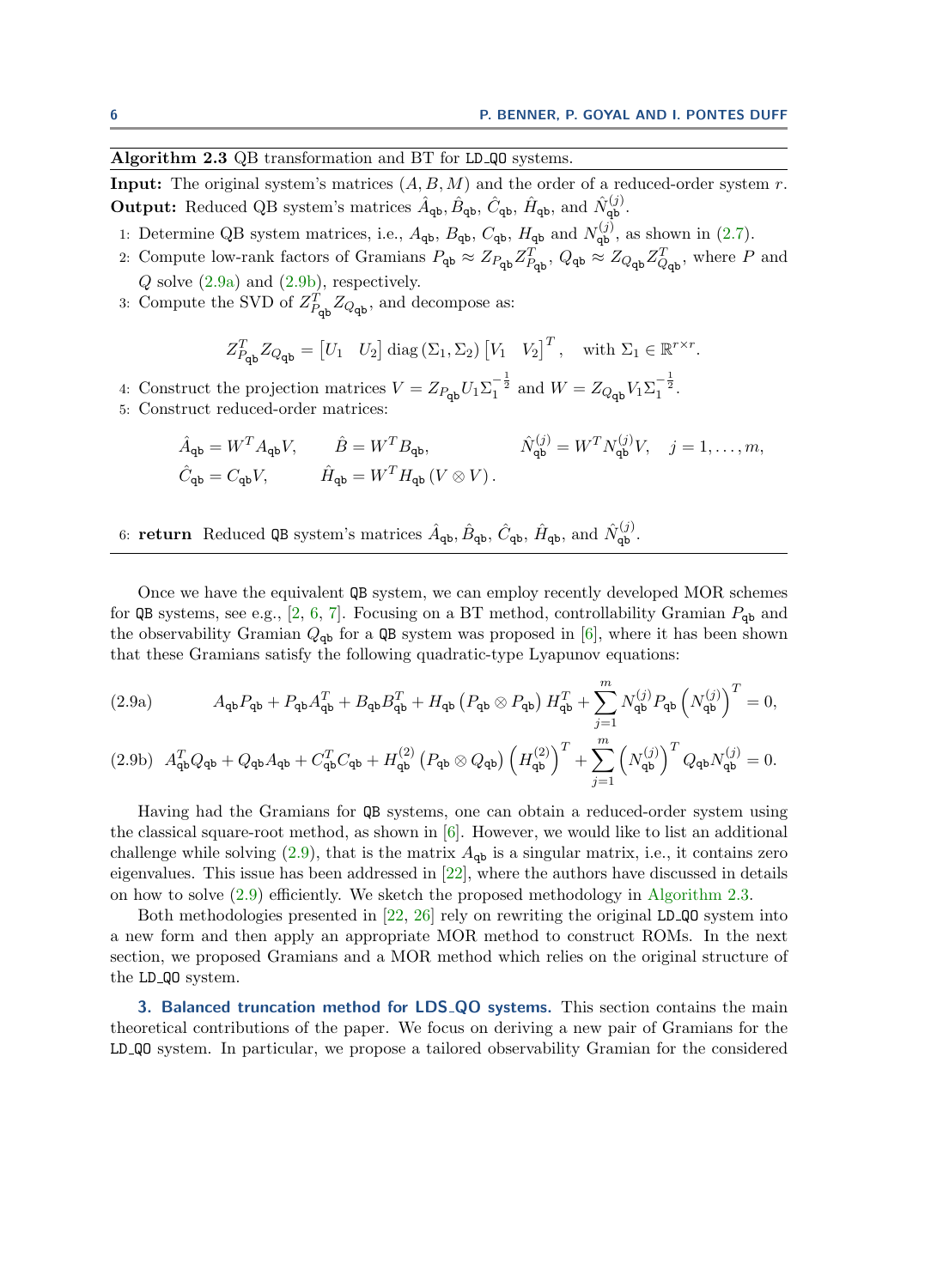systems by means of the adjoint systems for nonlinear systems  $[14]$ . We begin by discussing the controllability Gramian for LD QO systems.

3.1. Controllability Gramian and controllability energy functional. Since the differential equation of a LDS\_QO system is a first-order linear time-invariant equation, it is well-known that the controllability Gramian  $P$  is defined as follows:

(3.1) 
$$
P := \int_0^\infty e^{A\tau} B B^T e^{A^T \tau} d\tau.
$$

Moreover, if A is Hurwitz, i.e.,  $\sigma(A) \subset \mathbb{C}^-$ , then the controllability Gramian P satisfies the following Lyapunov equation:

$$
(3.2) \tAP + PAT + BBT = 0.
$$

Moreover, the controllability energy functional  $E_c(x_0)$  is defined as minimum input energy required to steer the state from a non-zero initial condition to zero, i.e.,

<span id="page-6-2"></span>
$$
E_c(x_0) = \min_{\substack{x(-\infty)=x_0,\\x(0)=0}} \|u\|_{L_2}^2.
$$

Furthermore, the controllability energy functionals can be given in terms of the controllability Gramian as follows:

$$
E_c(x_0) = \frac{1}{2}x_0^T P^{-1} x_0,
$$

assuming  $P > 0$ . The controllability energy functional relation shows us that the state components, corresponding to the smaller singular values of the Gramian P are hard to reach. We refer, e.g., to [\[1\]](#page-21-0) for more details.

**3.2. Observability Gramian.** A major difference between a classical first-order linear timeinvariant and LD QO system is the output equation, i.e., the formal system has the output equation as  $Cx(t)$ , whereas the output equation of the latter system takes a quadratic form, given by  $x(t)^T M x(t)$ . Hence, we expect to have a different observability Gramian, which somehow relates the output energy functional of the LD QO system. For this, we make use of the adjoint theory for nonlinear systems, developed in [\[14\]](#page-21-7). Following the discussion given in the listed reference, we can write down the state-space realization of the nonlinear Hilbert adjoint operator of an LD QO system as follows:

<span id="page-6-1"></span><span id="page-6-0"></span>(3.3a) 
$$
\dot{x}(t) = Ax(t) + Bu(t), \quad x(0) = 0,
$$

(3.3b) 
$$
\dot{z}(t) = -Az(t) - Mx(t)u_d(t), \quad z(\infty) = 0,
$$

$$
(3.3c) \t\t y_d(t) = B^T z(t),
$$

where  $z(t) \in \mathbb{R}^n$ ,  $u_d(t) \in \mathbb{R}$  and  $y_d(t) \in \mathbb{R}^m$  are, respectively, the dual state, the dual input and the dual output. Based on this Hilbert adjoint operator, we construct the transfer map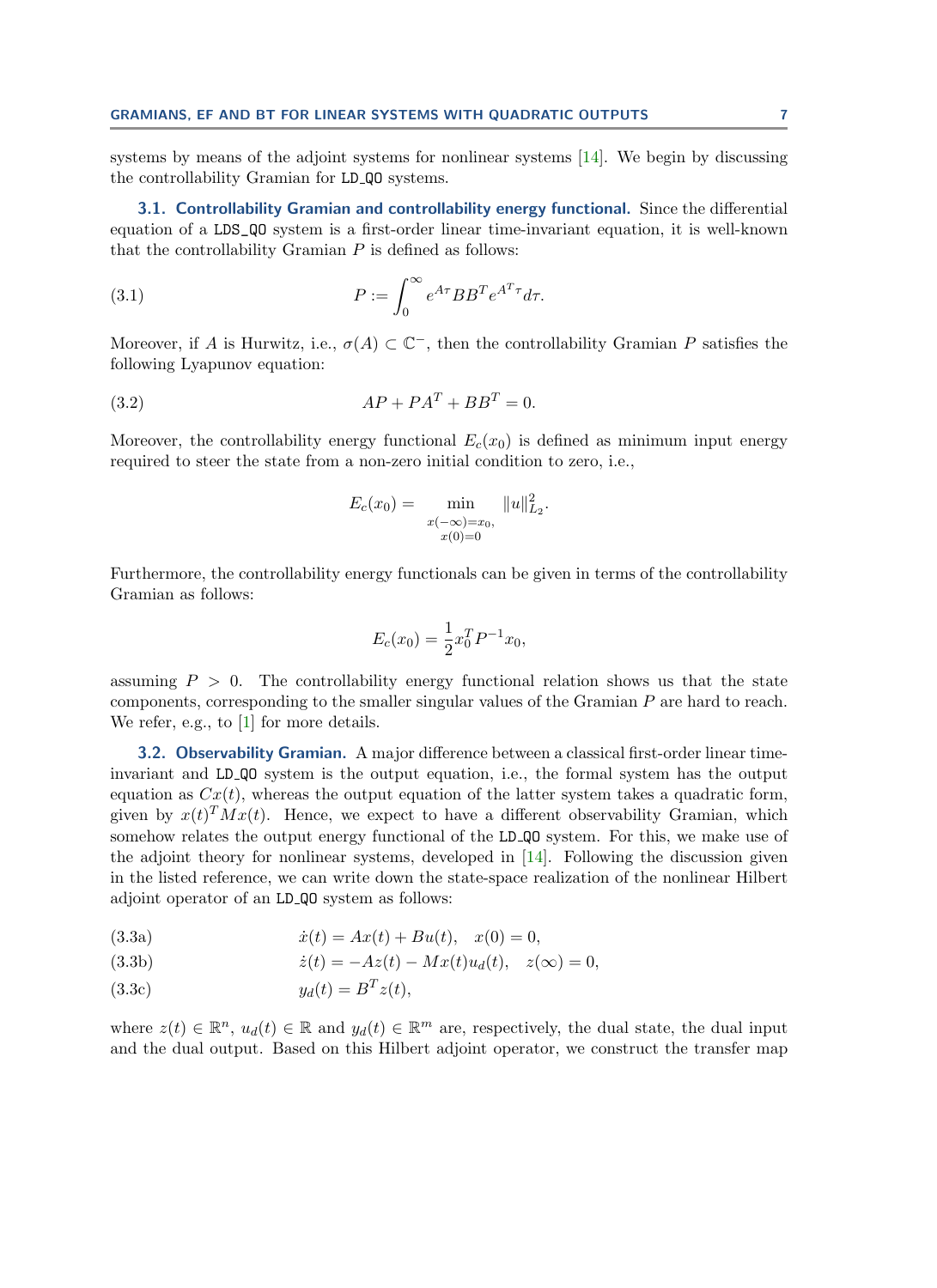between the adjoint input and the adjoint state. To that end, let us integrate the adjoint equation [\(3.3b\)](#page-6-0) backwards as follows:

$$
z(t) = \int_{\infty}^{t} e^{-A^{T}(t-\sigma)} Mx(\sigma) u_d(\sigma) d\sigma.
$$

After a suitable change of variables, we obtain

$$
z(t) = \int_{\infty}^{0} e^{A^{T}\sigma_{1}} Mx(t+\sigma_{1})u_{d}(t+\sigma_{1}) d\sigma_{1}.
$$

Moreover, from [\(3.3a\)](#page-6-1), we have

$$
x(\sigma_1 + t) = \int_0^{\sigma_1 + t} e^{A\sigma_2} Bu(t - \sigma_2) d\sigma_2.
$$

By injecting the above expression in the former equation, we obtain

(3.4) 
$$
z(t) = \int_{\infty}^{0} \int_{0}^{\sigma_{1}+t} e^{A^{T}\sigma_{1}} Me^{A\sigma_{2}}Bu(t-\sigma_{2})u_{d}(t+\sigma_{1}) d\sigma_{2} d\sigma_{1}.
$$

This allows us to define the observability Gramian of the LD QO system as follows:

<span id="page-7-0"></span>(3.5) 
$$
Q = \int_0^\infty \int_0^\infty e^{A^T \sigma_1} M e^{A \sigma_2} B \left( e^{A^T \sigma_1} M e^{A \sigma_2} B \right)^T d\sigma_1 d\sigma_2.
$$

In what follows, we present the matrix equation, solving for the observability Gramian  $Q$ , defined in [\(3.5\)](#page-7-0).

Lemma 3.1. Let the observability Gramian  $Q$  be defined as in  $(3.5)$ . Assuming the matrix A in an LD QO system is Hurwitz, the observability Gramian Q is a unique solution to the following Lyapunov equation:

<span id="page-7-3"></span>
$$
(3.6) \t\t\t A^T Q + A Q + M P M = 0,
$$

where  $P$  is the controllability Gramian, satisfying

$$
(3.7) \tAP + PAT + BBT = 0.
$$

*Proof.* From  $(3.5)$ , we know the observability Gramian satisfies:

<span id="page-7-1"></span>(3.8) 
$$
Q = \int_0^\infty \int_0^\infty e^{A^T \sigma_1} Me^{A \sigma_2} B \left( e^{A^T \sigma_1} Me^{A \sigma_2} B \right)^T d\sigma_1 d\sigma_2
$$

$$
= \int_0^\infty e^{A^T \sigma_1} M \left( \int_0^\infty e^{A \sigma_2} B B^T e^{A^T \sigma_2} \right) Me^{A \sigma_1} d\sigma_1 d\sigma_2.
$$

We know from, e.g., [\[1\]](#page-21-0), that

<span id="page-7-2"></span>(3.9) 
$$
\int_0^\infty e^{A\sigma_2} BB^T e^{A^T \sigma_2} d\sigma_2 = P,
$$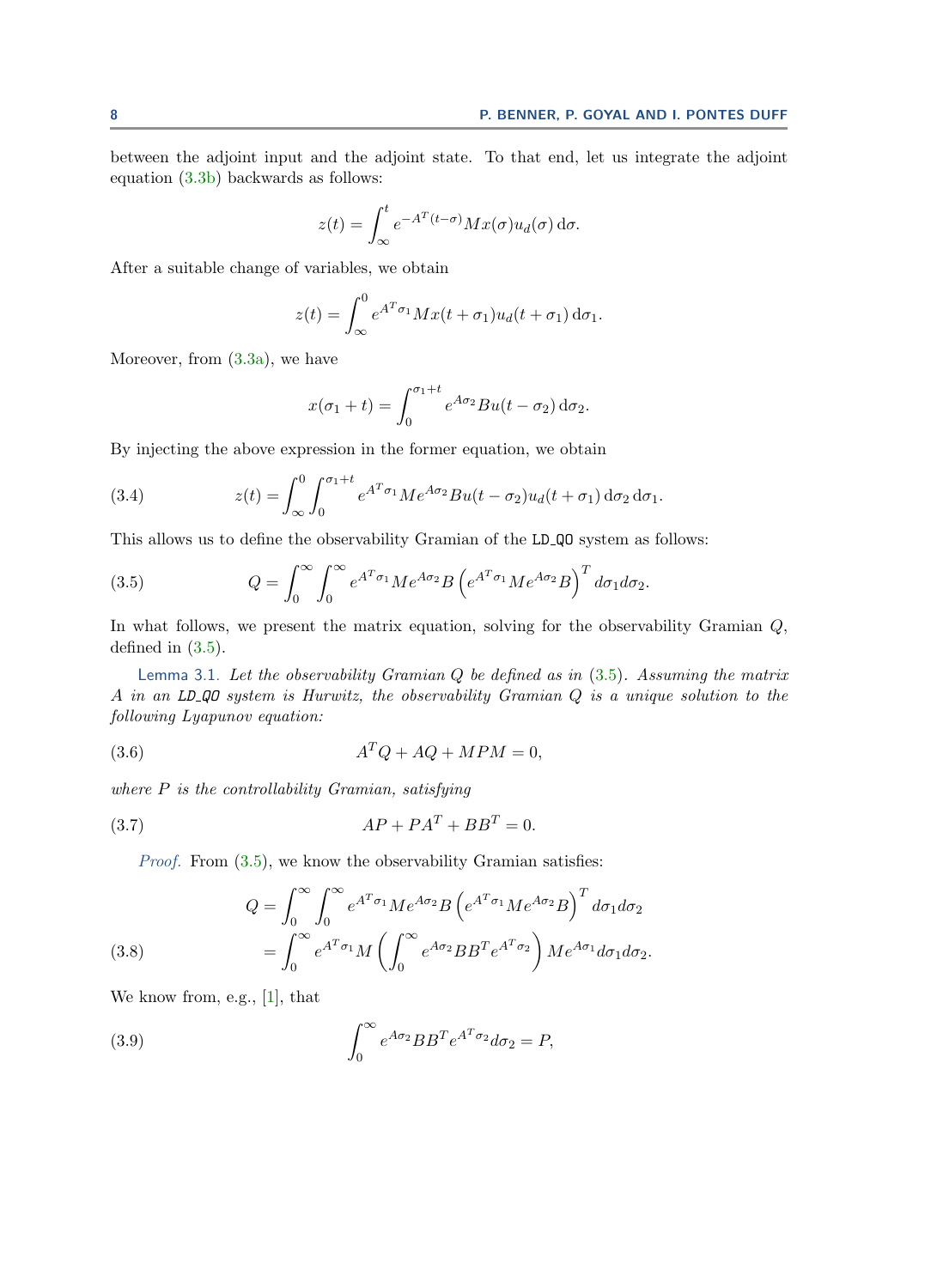where  $P$  is the controllability Gramian of LD QO systems. Substituting the above relation into [\(3.8\)](#page-7-1) yields

(3.10) 
$$
Q = \int_0^\infty e^{A^T \sigma_1} MPMe^{A \sigma_1} d\sigma_1.
$$

Using the same arguments as used for [\(3.9\)](#page-7-2), for  $\sigma(A) \in \mathbb{C}$ , it can be readily shown that the observability Gramian Q satisfies [\(3.6\)](#page-7-3).

Next, we investigate a relation between the observability Gramian and energy functionals. The observability energy functional  $E_o(x_0)$  is defined as the output energy produced by the nonzero initial condition  $x_0$ , i.e.,

$$
E_o(x_0) = \int_0^\infty ||y(t)||^2 dt,
$$

where  $y(t)$  is the output of a system. To that end, we establish a relation between the observability Gramian and observability energy functionals  $E_o(x_0)$  in the following theorem.

Theorem 3.2. Let the controllability  $P > 0$  and observability Q be defined as [\(3.2\)](#page-6-2) and  $(3.6)$ , respectively. Furthermore, let us assume that the state trajectory  $x(t)$ , generated from a non-zero initial condition  $x_0$  with  $u(t) \equiv 0$ , lies in  $\mathcal{W}_\delta$ , where  $\mathcal{W}_\delta$  denotes the balls of radius δ centered around zero. Then, the output energy functional can be bounded as follows:

$$
E_o(x_0) \le x_0^T Q x_0.
$$

Proof. Using the definition of the observability energy functional, we have

$$
E_o(x_0) = \int_0^t \|y(t)\|_2^2 dt
$$
  
= 
$$
\int_0^t x(\tau)^T M^T x(\tau) x(\tau)^T M x(\tau) d\tau.
$$

Note that  $x(\tau)$  can be given as  $e^{A\tau}x_0$ . Since the system is assumed to be controllable  $(P > 0)$ , we can write  $x(\tau) = Lz(\tau)$   $\forall \tau$ , where the matrix L is the Cholesky factors of P, i.e.,  $LL^T = P$ . Using all these relations, we obtain

$$
E_o(x_0) = \int_0^t x_0 e^{A^T \tau} M^T e^{A \tau} x_0 x_0^T e^{A^T \tau} M e^{A \tau} x_0 d\tau
$$
  
= 
$$
\int_0^t x_0 e^{A^T \tau} M^T L z(\tau) z(\tau)^T L^T M e^{A \tau} x_0 d\tau.
$$

Additionally, it can be easily shown that  $Lz(t)z(t)^TL^T \leq LL^T$  for  $||z(t)||_2^2 \leq 1$ . Hence, if an initial condition  $x_0$  is such that the generated state trajectory  $x(\tau) \in \mathcal{W}_{\delta}$ , where  $\mathcal{W}_{\delta}$  is chosen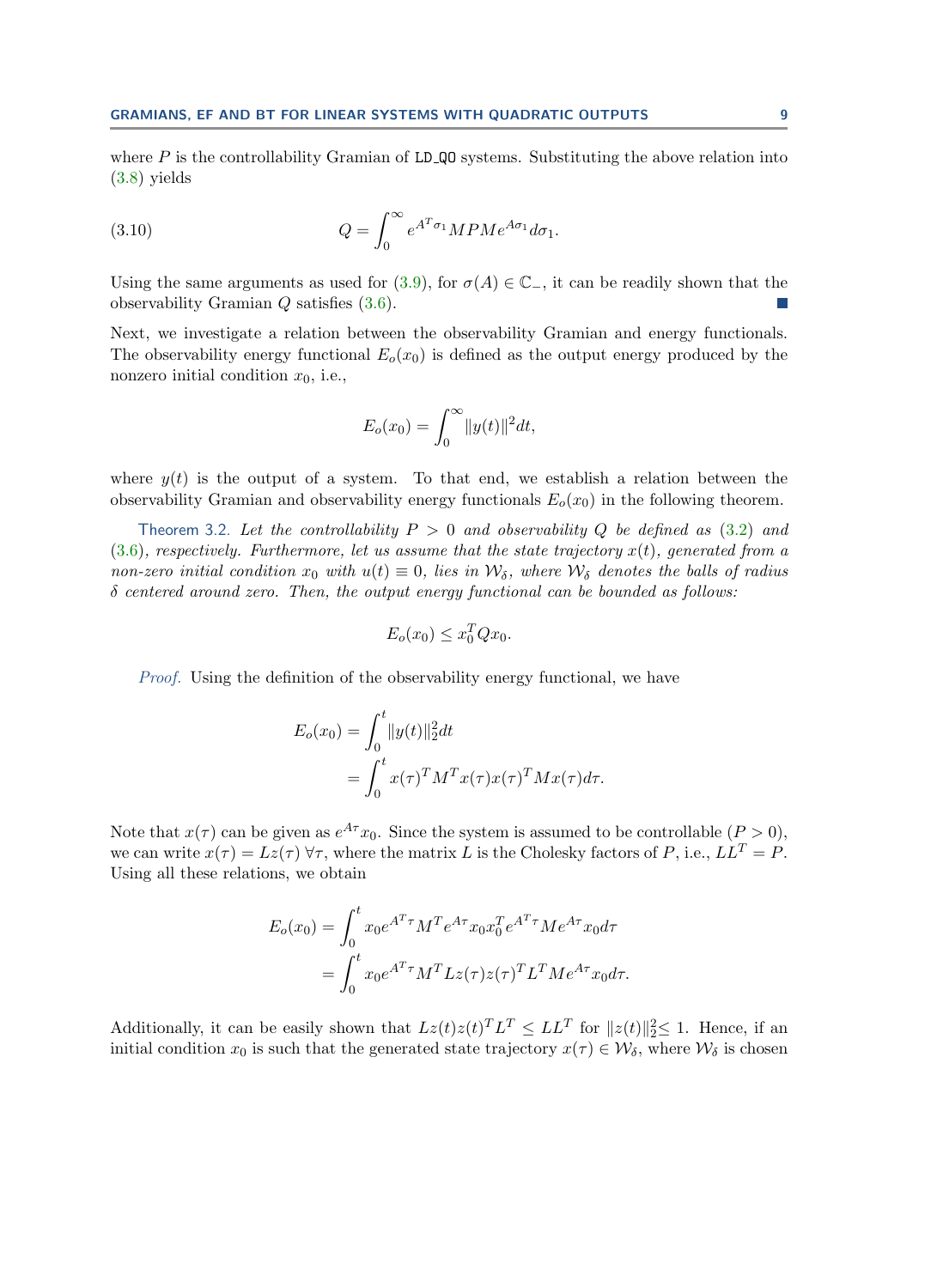such that every  $x(\tau)$  can be written as  $Lz(t)$ , where  $||z(t)||_2^2 \leq 1$ . Thus, we get

$$
E_o(x_0) = \int_0^t x_0 e^{A^T \tau} M^T L z(\tau) z(\tau)^T L^T M e^{A \tau} x_0 d\tau
$$
  
\n
$$
\leq \int_0^\infty x_0^T e^{A^T \tau} M^T L L^T M e^{A \tau} x_0 d\tau
$$
  
\n
$$
\leq \int_0^\infty x_0^T e^{A^T \tau} M^T P M e^{A \tau} x_0 d\tau
$$
  
\n
$$
\leq x_0^T \left( \int_0^\infty e^{A^T \tau} M^T P M e^{A \tau} d\tau \right) x_0
$$
  
\n
$$
\leq \int_0^\infty x_0^T Q x_0.
$$

This concludes the proof.

So far, we have proposed Gramians for LD QO systems and have shown how these Gramians relate to the energy functionals of the systems, under required conditions. However, in the following, we show that these Graimans, in a general case, encode controllability and observable subspaces information.

Theorem 3.3. Let controllability Gramian  $(P)$  and observability Gramian  $(Q)$  solve [\(3.2\)](#page-6-2) and  $(3.6)$ , respectively. Then, we have the following results:

- <span id="page-9-1"></span>(a) If the system is aimed at steering from zero to  $x_0$ , which belongs to ker P, then  $E_c(x_0)$  =  $\infty$ ; hence, it is unreachable.
- (b) If  $P > 0$  and the initial condition  $x_0 \in \text{ker } Q$ , then  $E_0(x_0) = 0$ , thus making the state  $x_0$  unobservable.

Proof. (a) This result is very well-known in the literature; hence, for the brevity of the paper, we skip the details and refer the reader e.g., to  $[4, 6]$  $[4, 6]$  $[4, 6]$ , where authors have considered a more general case.

(b) We know that the observability Gramian satisfies the following relation:

$$
(3.11) \t\t ATQ + QA + MPM = 0.
$$

Next, let us consider a vector  $v \in \text{ker } Q$  and multiply [\(3.11\)](#page-9-0) from the left and right-hand sides by  $v^T$  and v, respectively, yielding

<span id="page-9-0"></span>
$$
vTATQv + vTQAv + vTMPMv = 0
$$

$$
vTMPMv = 0.
$$

This implies  $PMv = 0$ . Furthermore, it can be noticed that  $QAv = 0$ . Next, we consider that  $x(t) \in \text{ker } Q$  at time t and a vector  $\tilde{v} \in \text{range}(Q)$ ; hence, we have

(3.12) 
$$
\tilde{v}^T \dot{x}(t) = \tilde{v}^T A x(t) = 0.
$$

This means that if  $x(t) \in \text{ker } Q$ , then  $\dot{x}(t) \in \text{ker } Q$ . So, if the initial condition  $x_0 \in \text{ker } Q$ , then  $x(t) \in \text{ker } Q, \forall t \geq 0$ . Furthermore, note that the system is assumed to be controllable;

**I**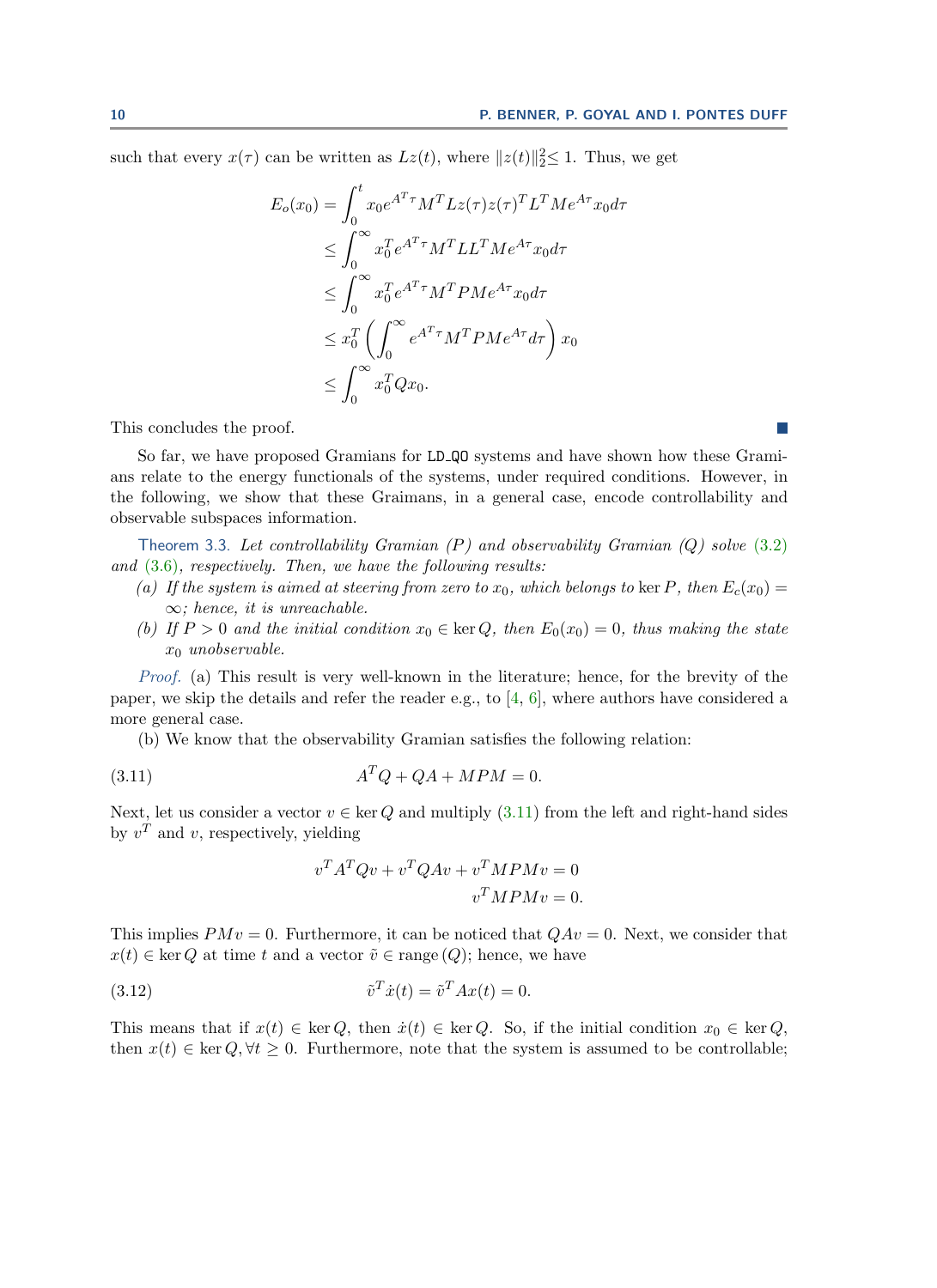this means that  $x(t) \in \text{range}(P)$ , i.e.,  $x(t) = P\tilde{x}(t), \forall t \geq 0$ . Thus, the output  $y(t)$  of the LD\_QO system is given as  $x(t)^T M x(t) = \tilde{x}(t)^T P M x(t) = 0$  since  $x(t)$  also lies in ker Q. As a result, the output energy functional is zero; hence, the initial state  $x_0$  cannot be observed.

Having had all this discussion between the energy functionals and Gramians, it is clear that these Gramians allow us to determine the states which are hard to reach and hard to observe. In what follows, we propose a new BT algorithm for LD QO systems.

<span id="page-10-1"></span>3.3. New balanced truncation method for LDS\_QO systems. The main idea of BT lies in furthermore neglecting the states which are both hard to reach and hard to observe states. In order to guarantee that hard to reach and hard to observe states are truncated simultaneously, we need to find a state transformation  $T_B$  such that the LD QO system is transformed into a balanced realization. Thus, the controllability and observability Gramians of the transformed realization are the same and diagonal, i.e.,

$$
P = Q = \Sigma = \text{diag}(\sigma_1, \sigma_2, \dots, \sigma_n),
$$

where  $\sigma_1 \geq \sigma_2 \geq \ldots \geq \sigma_n > 0$  and  $\sigma_k$  are referred to as the singular values of LD\_QO systems. Such a transformation exists whenever  $P$  and  $Q$  are positive definite matrices. Moreover, the small singular values  $\sigma_k$  characterize the states that are hard to reach and hard to observe, which can then be truncated. Next, we assume that the matrices of the balanced system  $H = (A, B, M)$  are partitioned as

<span id="page-10-2"></span>(3.13) 
$$
A = \begin{bmatrix} A_{11} & A_{12} \\ A_{21} & A_{22} \end{bmatrix}, B = \begin{bmatrix} B_1 \\ B_2 \end{bmatrix}, M = \begin{bmatrix} M_{11} & M_{12} \\ M_{12}^T & M_{22} \end{bmatrix}
$$
 and  $\Sigma = \begin{bmatrix} \Sigma_1 & 0 \\ 0 & \Sigma_2 \end{bmatrix}$ ,

where  $\Sigma_1 = \text{diag}(\sigma_1, \ldots, \sigma_r)$  and  $\Sigma_2 = \text{diag}(\sigma_{r+1}, \ldots, \sigma_n)$ . Since the system H is assumed to be balanced, we have

<span id="page-10-4"></span>
$$
(3.14a) \t\t A\Sigma + \Sigma A^T + BB^T = 0,
$$

<span id="page-10-5"></span>
$$
(3.14b)\qquad \qquad A^T \Sigma + \Sigma A + M \Sigma M = 0.
$$

Subsequently, the reduced-order system can be easily obtained by considering the upperleft blocks, yielding  $H = (A_{11}, B_1, M_{11})$ . By simple algebra, it can also be seen that the reduced matrices satisfy the following equations:

<span id="page-10-3"></span>(3.15a) 
$$
A_{11}\Sigma_1 + \Sigma_1 A_{11}^T + B_1 B_1^T = 0,
$$

<span id="page-10-0"></span>(3.15b) 
$$
A_{11}^T \Sigma_1 + \Sigma_1 A_{11} + M_{11} \Sigma_1 M_{11} + M_{12} \Sigma_2 M_{12}^T = 0,
$$

thus allowing us to make the following observation.

Remark 3.4. From [\(3.15b\),](#page-10-0) one can conclude that the reduced-order system might not be balanced even if the original model is. A necessary condition for the reduced-order system to be a balanced one is  $M_{12} = 0$ , which in general is not true. Nevertheless, since  $M_{12} \Sigma_2 M_{12}^T$  is a symmetric positive semi-definite matrix, the following matrix inequality holds

$$
A_{11}^T \Sigma_1 + \Sigma_1 A_{11} + M_{11} \Sigma_1 M_{11} \le 0.
$$

As a consequence, the reduced-order system is balanced in the generalized sense, see [\[12,](#page-21-13) Sec. 4.7].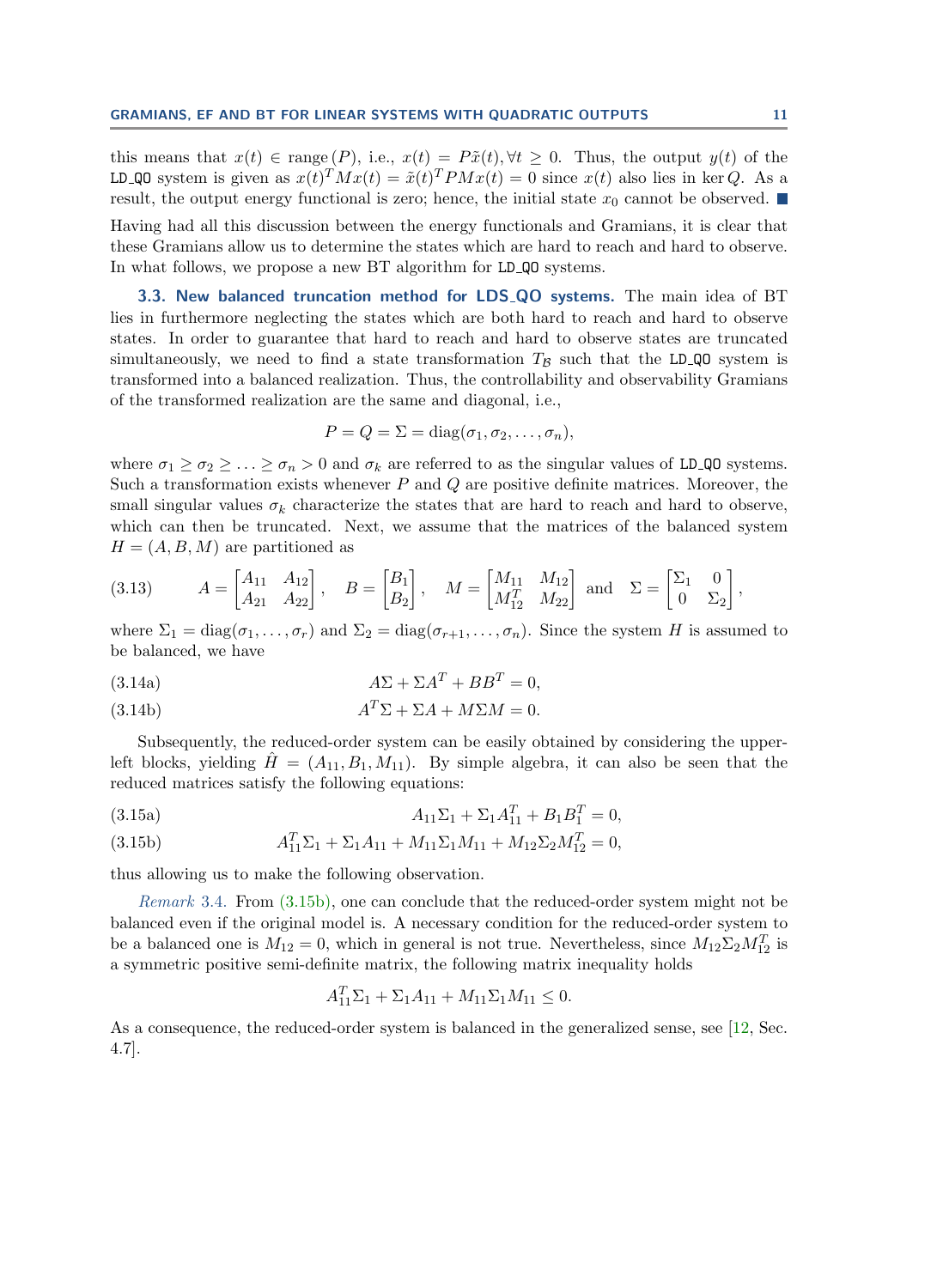## <span id="page-11-0"></span>Algorithm 3.1 Novel BT method for LD<sub>-QO</sub> systems.

**Input:** The original system's matrices  $(A, B, M)$  and the order of the reduced-order system r.

- **Output:** The reduced-order system's matrices  $(\hat{A}, \hat{B}, \hat{M})$ .
- 1: Compute low factors of Gramians P and Q, i.e.,  $P \approx Z_P Z_P^T$  and  $P \approx Z_Q Z_Q^T$ , where P and  $Q$  solve  $(3.2)$  and  $(3.6)$ , respectively.
- 2: Perform the SVD of  $Z_P^T Z_Q$ , and decompose as

$$
Z_P^T Z_Q = [U_1 \quad U_2] \operatorname{diag} (\Sigma_1, \Sigma_2) [V_1 \quad V_2]^T, \quad \text{with } \Sigma_1 \in \mathbb{R}^{r \times r}.
$$

- 3: Construct the projection matrices  $V = Z_P U_1 \Sigma_1^{-\frac{1}{2}}$  and  $W = Z_Q V_1 \Sigma_1^{-\frac{1}{2}}$ .
- 4: Construct  $\hat{A} = W^T A V$ ,  $\hat{B} = W^T A$ ,  $\hat{M} = V^T M V$ .
- 5: return  $\hat{A}, \hat{B}$ , and  $\hat{M}$ .

Given a system  $H$ , it is not necessary that the system is in a balanced form. One way to approximate it is to compute a balanced realization, which is followed by computing a reduced-order system as described above. However, analogous to the linear case, the balanced transformation is not required explicitly. Instead, one can construct two projection matrices V and W using the Cholesky factors of P and Q to determine directly a reduced-order system. This procedure is known as square-root BT, see [\[1,](#page-21-0) Sec. 7.3]; we sketch the steps to construct reduced-order systems for LD QO systems based on the proposed Gramians in [Algorithm 3.1.](#page-11-0)

3.4. Advantages of the proposed method. Next, we note advantages of the proposed method over the existing BT methods for LD QO systems, which are:

- The methodology does not require any prior transformation of an LD Q q system into a classical linear system or a QB system. Hence, computational efforts converting it into an equivalent linear or QB system can be saved.
- If an LD QO system is written as a linear system, then for the observability Gramian, we need to solve

$$
QA^T + AQ = -C_T^T C_T,
$$

where  $C_T^T C_T = M$  and  $M \succeq 0$ , whereas for LD\_QO systems, we solve [\(3.6\)](#page-7-3) for the observability Gramian. So, note that the rank of the matrix  $MPM$ , where P is the controllability Gramian, is always smaller than or equal to the rank of  $C_T$ , where  $C_T^T C_T = M$  if  $M \geq 0$ . It is because MPM can be seen as a projection of the controllable subspace onto the range of the matrix M.

Broadly speaking, we know that a lower rank of the right-hand side of a Lyapunov equation can lead to a faster converge and also the solution is generally of a lower rank. Hence, solving [\(3.6\)](#page-7-3) might be computationally efficient, thus constructing reducedorder systems. To illustrate this, we consider a 2-dimensional dynamical system as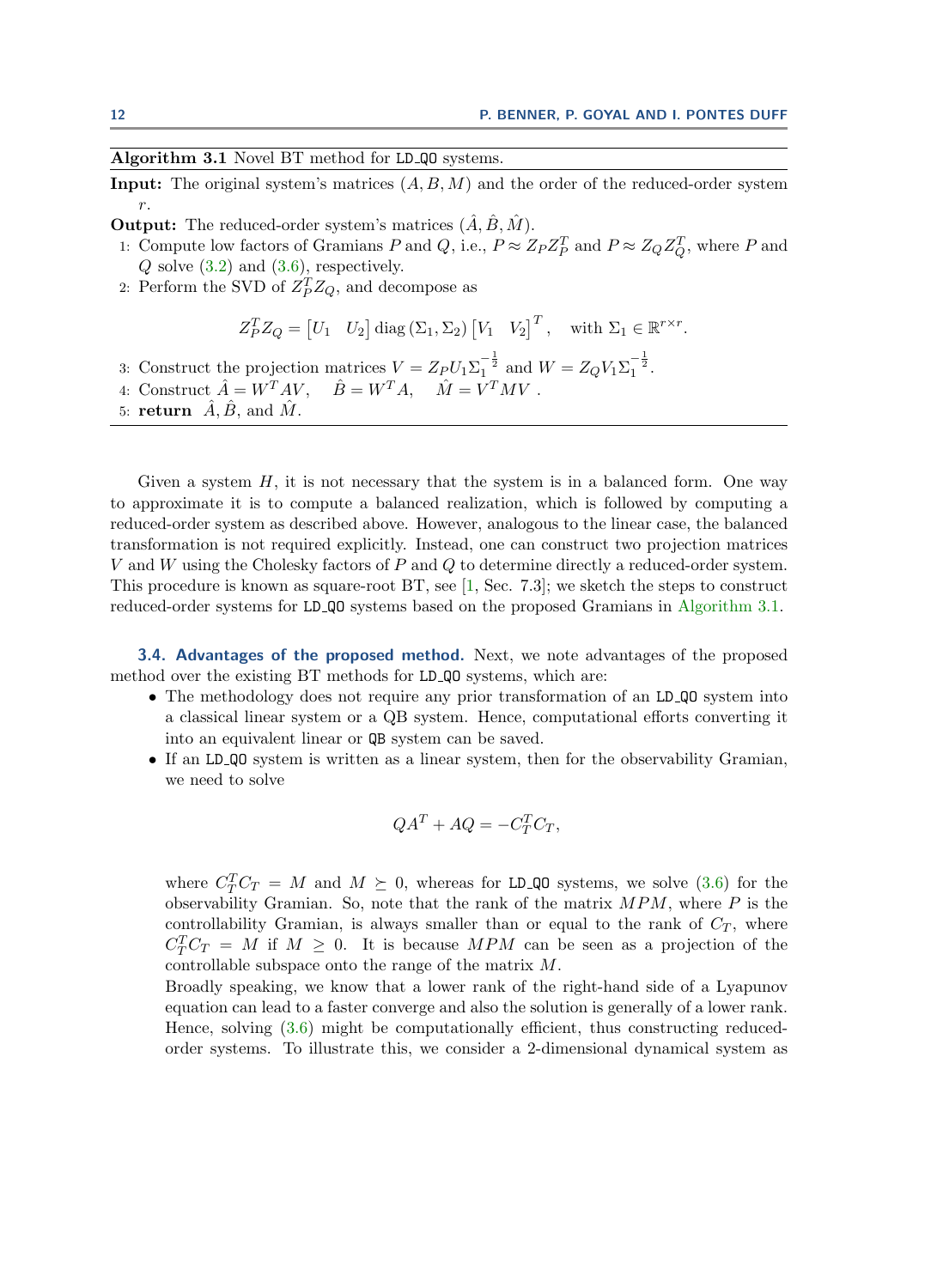<span id="page-12-1"></span>follows:

(3.16a) 
$$
\begin{bmatrix} \dot{x}_1(t) \\ \dot{x}_2(t) \end{bmatrix} = \begin{bmatrix} -1 & 0 \\ 0 & -1 \end{bmatrix} \begin{bmatrix} x_1(t) \\ x_2(t) \end{bmatrix} + \begin{bmatrix} 1 \\ 2 \end{bmatrix} u(t),
$$

(3.16b) 
$$
y = x_1^2 + x_2^2 = [x_1(t) \quad x_2(t)] \begin{bmatrix} 1 & 0 \\ 0 & 1 \end{bmatrix} \begin{bmatrix} x_1(t) \\ x_2(t) \end{bmatrix}.
$$

It can be easily seen that the controllability Gramian  $P$  for the system  $(3.16)$  is

$$
(3.17)\qquad \qquad P = \begin{bmatrix} 0.5 & 1 \\ 1 & 2 \end{bmatrix}
$$

If the method, proposed in [\[27\]](#page-22-1), is employed, then we need for solve the following Lyapunov equation for the observability Gramian:

<span id="page-12-2"></span>.

(3.18) 
$$
A^T Q + QA + \begin{bmatrix} 1 & 0 \\ 0 & 1 \end{bmatrix} = 0.
$$

On the other hand, if we aim at employing the proposed method, [Algorithm 3.1,](#page-11-0) then we need to solve the following equation for the observability Gramian

<span id="page-12-3"></span>
$$
(3.19) \t\t ATQ + QA + MPM = 0,
$$

where  $MPM = \begin{bmatrix} 1 & 0 \\ 0 & 1 \end{bmatrix} \begin{bmatrix} 0.5 & 1 \\ 1 & 2 \end{bmatrix} \begin{bmatrix} 1 & 0 \\ 0 & 1 \end{bmatrix} = \frac{1}{2}$ 2  $\lceil 1 \rceil$ 2  $\left[1 \quad 2\right]^T$ . Now, note that the righthand sides of  $(3.18)$  and  $(3.19)$  are of ranks 2 and 1, respectively. As we know from the low-rank solvers for Lyapunov equation that higher the rank of the right-hand of a Lyapunov equations, more it is expensive to determine a low-rank solution. Hence, the new proposed observability Gramian most likely be comparatively computationally cheaper. This effect in terms of computational can be seen even more when the matrix M is not a positive-semi definite.

In the next section, we prove that the proposed method preserves stability, and it possesses a guaranteed error bound, which can be given as a function of the neglected singular values.

<span id="page-12-0"></span>4. Stability Preservation and Guaranteed Output Error Bounds. In this section, we derive some theoretical results for the BT method proposed in [Subsection 3.3.](#page-10-1) Firstly, as for the case of LD systems [\[20\]](#page-21-14) and bilinear systems [\[5\]](#page-21-15), we show that the procedure preserves stability under weak assumptions. Secondly, we derive error bounds in the output error between the original system and the reduced-order system. For BT of LD systems, error bounds are available, relating the  $\mathcal{H}_{\infty}$  norm [\[13,](#page-21-16) [15\]](#page-21-17), the  $\mathcal{H}_{2}$  norm [\[1,](#page-21-0) Thm. 7.10] and [\[11\]](#page-21-18). Here, we generalize the concept of  $\mathcal{H}_2$  norm for LD QO systems, enabling us to develop a time-domain error bound with respect to the  $L_{\infty}$  norm.

<span id="page-12-4"></span>4.1. Stability preservation. It is worth noting that the classical BT for LD systems produces a stable reduced-order system, see [\[20,](#page-21-14) Theorem 3.2]. In what follows, we provide an equivalent result for the proposed balancing method to LD QO systems. Its proof is inspired by the original one from [\[20\]](#page-21-14) and extended to LD QO systems.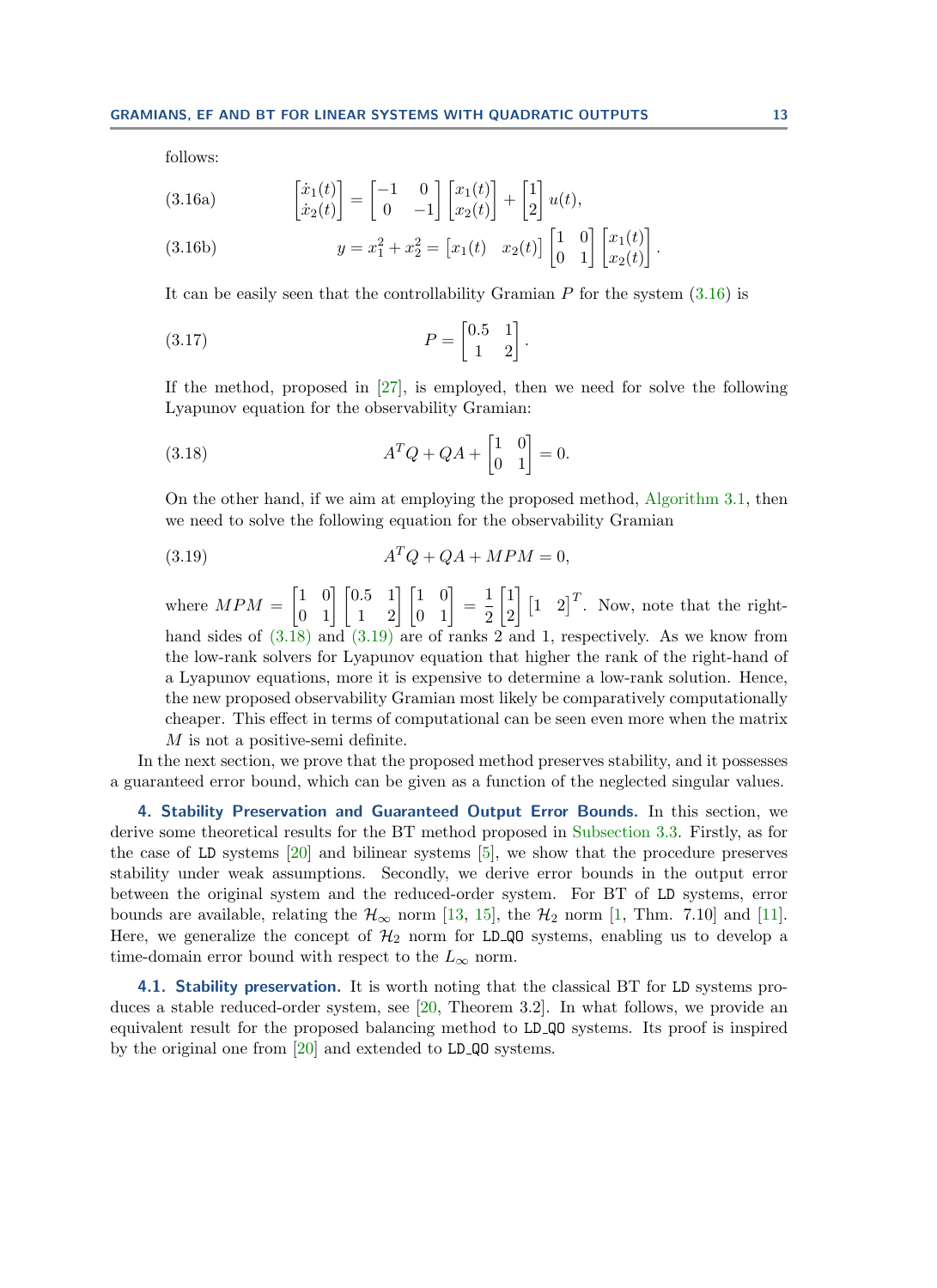$\sim$ 

Theorem 4.1 (Stability preservation). Suppose  $H = (A, B, M)$  is a stable balanced LD QO system and  $\hat{H} := (A_{11}, B_1, M_{11})$  is a reduced system obtained by the proposed method [\(Algo](#page-11-0)[rithm](#page-11-0) 3.1). Then,  $A_{11}$  is also asymptotically stable if  $\Lambda(\Sigma_1) \cap \Lambda(\Sigma_2) = \emptyset$ .

Proof. The proof is given in [Appendix A.](#page-22-3)

From [Theorem 4.1,](#page-12-4) if  $\sigma_r > \sigma_{r+1}$ , the reduced-order system will be also stable. In practice, this condition is generally satisfied and stability is preserved.

Remark 4.2. For LD systems, if  $\sigma_r > \sigma_{r+1}$ , the reduced system is minimal. On contradictory, that is not true for LD QO systems. To illustrate, let us consider the following LD QO system:

$$
A = \begin{bmatrix} -1/4 & -1/3 \\ -1/3 & -3/2 \end{bmatrix}, \quad B = \begin{bmatrix} 1 & 0 \\ 1 & \sqrt{2} \end{bmatrix}, \quad \text{and} \quad M = \begin{bmatrix} 0 & 1 \\ 1 & 1 \end{bmatrix}.
$$

The Gramians related to the system are  $P = Q = \begin{bmatrix} 2 & 0 \\ 0 & 1 \end{bmatrix}$ . Hence, the reduce-order system associated to the highest singular value is  $\hat{A} = -\frac{1}{4}$  $\frac{1}{4}$ ,  $\hat{B} = \begin{bmatrix} 1 & 0 \end{bmatrix}$  and  $\hat{M} = 0$ , which is clearly not minimal but a zero system.

In what follows, we derive error bounds for the output approximation.

4.2. First error bound expression. In this section, we begin by defining the notions of  $\mathcal{H}_2$  norm and inner product for LD QO systems. Based on this, we develop an error bound for the output approximation. First, recall that the system output is given by

$$
y(t) = x^{T}(t)Mx(t) = (x^{T}(t) \otimes x^{T}(t)) \text{ vec}(M)
$$
  
\n
$$
= \text{ vec}(M)^{T}(x(t) \otimes x(t))
$$
  
\n
$$
= \int_{0}^{t} \int_{0}^{t} \text{ vec}(M)^{T} (e^{A\sigma_{1}}Bu(t - \sigma_{1}) \otimes e^{A\sigma_{2}}Bu(t - \sigma_{2})) d\sigma_{1} d\sigma_{2}
$$
  
\n
$$
= \int_{0}^{t} \int_{0}^{t} \text{ vec}(M)^{T} (e^{A\sigma_{1}}B \otimes e^{A\sigma_{2}}B) (u(t - \sigma_{1}) \otimes u(t - \sigma_{2})) d\sigma_{1} d\sigma_{2}
$$
  
\n
$$
= \int_{0}^{t} \int_{0}^{t} h(\sigma_{1}, \sigma_{2}) (u(t - \sigma_{1}) \otimes u(t - \sigma_{2})) d\sigma_{1} d\sigma_{2},
$$

where

(4.1) 
$$
h(\sigma_1, \sigma_2) = \text{vec}(M)^T \left( e^{A\sigma_1} B \otimes e^{A\sigma_2} B \right) = B^T e^{A^T \sigma_1} M e^{A\sigma_2} B.
$$

Hence, an LD QO system can be rewritten as a 2-D convolution whose kernel is given by [\(4.1\)](#page-13-0). Consequently, we have

<span id="page-13-0"></span>
$$
|y(t)| \leq \int_0^t \int_0^t |h(\sigma_1, \sigma_2) (u(t - \sigma_1) \otimes u(t - \sigma_2))| d\sigma_1 d\sigma_2
$$
  
\n
$$
\leq \int_0^t \int_0^t ||h(\sigma_1, \sigma_2) d\sigma_1 d\sigma_2||_F ||(u(t - \sigma_1) \otimes u(t - \sigma_2))||_2 d\sigma_1 d\sigma_2
$$
  
\n
$$
\leq \left(\int_0^t \int_0^t ||h(\sigma_1, \sigma_2)||_F^2 d\sigma_1 d\sigma_2\right)^{\frac{1}{2}} \left(\int_0^t \int_0^t ||u(\sigma_1) \otimes u(\sigma_2)||_2^2 d\sigma_1 d\sigma_2\right)^{\frac{1}{2}},
$$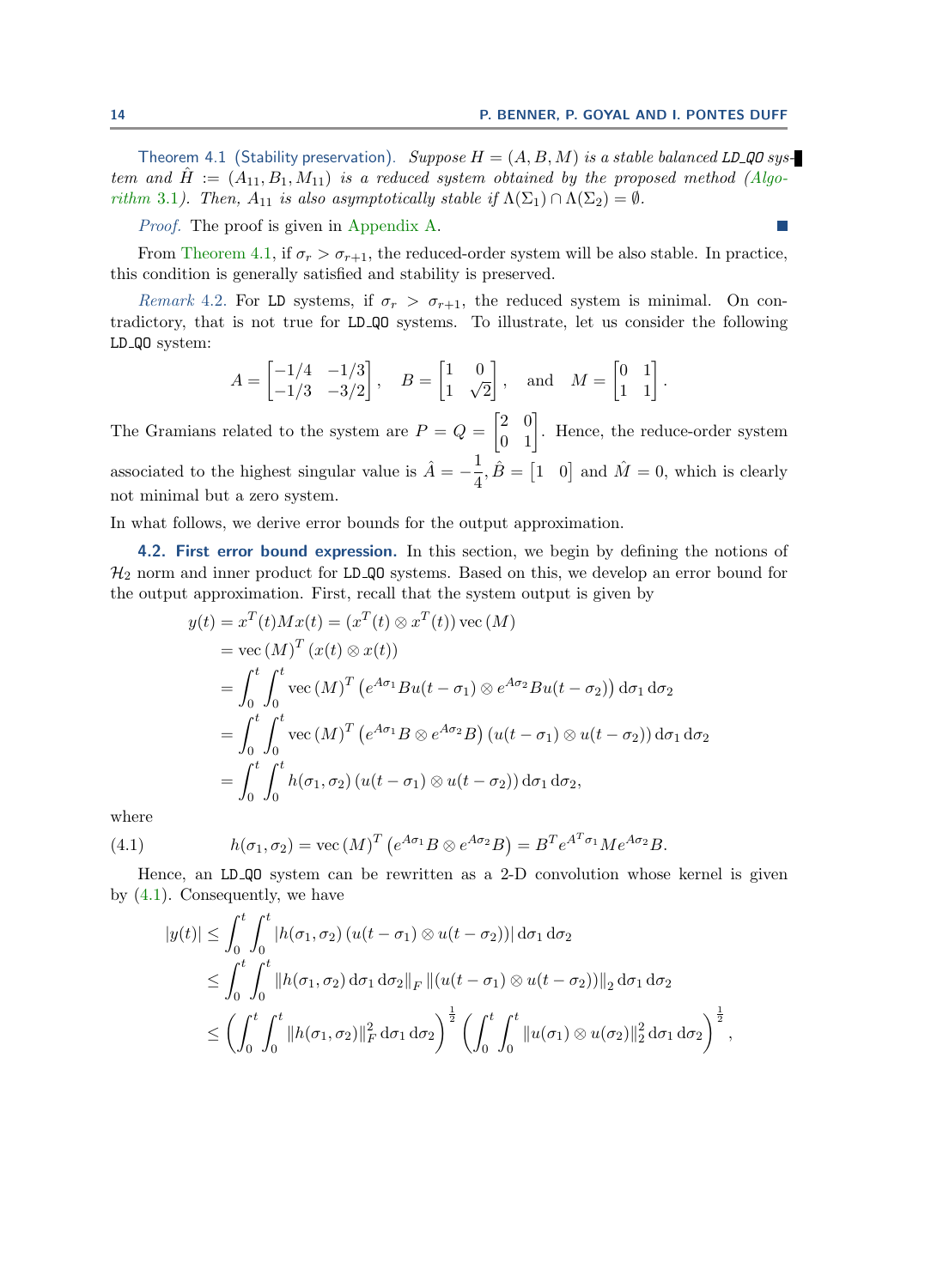where the last relation is followed by the Cauchy-Schwartz inequality. Additionally, given an original system with the kernel  $h(\sigma_1, \sigma_2) = B^T e^{A^T \sigma_1} M e^{A \sigma_2} B$  and a reduced-order system with a kernel  $\hat{h}(\sigma_1,\sigma_2) = \hat{B}^T e^{\hat{A}^T \sigma_1} \hat{M} e^{\hat{A}\sigma_2} \hat{B}$ , the output error can be bounded as

<span id="page-14-2"></span>(4.2) 
$$
\|y-\hat{y}\|_{L_{\infty}} \leq \left(\int_0^{\infty} \int_0^{\infty} \left\|h(\sigma_1,\sigma_2)-\hat{h}(\sigma_1,\sigma_2)\right\|_F^2 d\sigma_1 d\sigma_2\right)^{\frac{1}{2}} \|u\otimes u\|_{L_2},
$$

where  $||y||_{L_{\infty}} = \max_{t \geq 0} |y(t)|$ . This leads us to the following definition.

Definition 4.3 ( $\mathcal{H}_2$  norm and inner product for LD\_QO systems). Let  $H = (A, B, M)$  and  $H = (A, B, M)$  be stable LD\_QO systems. Then, the  $\mathcal{H}_2$  norm of H is defined as

(4.3) 
$$
||H||_{\mathcal{H}_2} = \sqrt{\left(\int_0^\infty \int_0^\infty ||h(\sigma_1, \sigma_2)||_F^2 d\sigma_1 d\sigma_2\right)^{\frac{1}{2}}},
$$

and the  $\mathcal{H}_2$  inner product is defined as

(4.4) 
$$
\langle H, \hat{H} \rangle_{\mathcal{H}_2} = \int_0^\infty \int_0^\infty \text{tr}\left( h(\sigma_1, \sigma_2) \hat{h}(\sigma_1, \sigma_2)^T \right) d\sigma_1 d\sigma_2,
$$

where  $h(\sigma_1, \sigma_2) = B^T e^{A^T \sigma_1} M e^{A \sigma_2} B$  and  $\hat{h}(\sigma_1, \sigma_2) = \hat{B}^T e^{\hat{A}^T \sigma_1} \hat{M} e^{\hat{A} \sigma_2} \hat{B}$ .

Also, the  $H_2$  norm and inner-product can be characterized by the Sylvester equation, which is provided in the following proposition.

<span id="page-14-3"></span>Proposition 4.4 ( $\mathcal{H}_2$  norm and inner product for LD\_QO systems). Let  $H = (A, B, M)$  and  $H = (A, B, M)$  be stable LD\_QO systems of order n and r, respectively. Then, the  $\mathcal{H}_2$  inner product between the two systems can be characterized as

(4.5) 
$$
\langle H, \hat{H} \rangle_{\mathcal{H}_2} = \text{tr}\left(B^T Z \hat{B}\right),
$$

where  $Z \in \mathbb{R}^{n \times r}$  is a unique solution of the following Sylvester equation:

$$
(4.6) \t\t\t AT Z + Z\hat{A} + M X \hat{M} = 0
$$

in which  $X \in \mathbb{R}^{n \times r}$  is also a unique solution of the Sylvester equation, given by

$$
(4.7) \t\t\t AX + X\hat{A}^T + B\hat{B}^T = 0.
$$

Moreover, the  $\mathcal{H}_2$ -norm of H can readily be characterized as

<span id="page-14-1"></span><span id="page-14-0"></span>
$$
||H||_{\mathcal{H}_2} = \sqrt{\text{tr}(B^TQB)},
$$

where  $Q \in \mathbb{R}^{n \times n}$  is the observability Gramian.

*Proof.* Since both H and  $\hat{H}$  are stable systems, the Sylvester equations [\(4.7\)](#page-14-0) and [\(4.6\)](#page-14-1) have unique solutions which can also be given by

$$
X = \int_0^\infty e^{A\sigma_1} B \hat{B} e^{\hat{A}^T \sigma_1} d\sigma_1 \quad \text{and} \quad Z = \int_0^\infty e^{A^T \sigma_2} M X \hat{M} e^{\hat{A}\sigma_2} d\sigma_2.
$$

By inserting the expression of X into Z and following by multiplying with  $B<sup>T</sup>$  and  $\hat{B}$  from the left and right-hand sides, respectively, we have the desired result.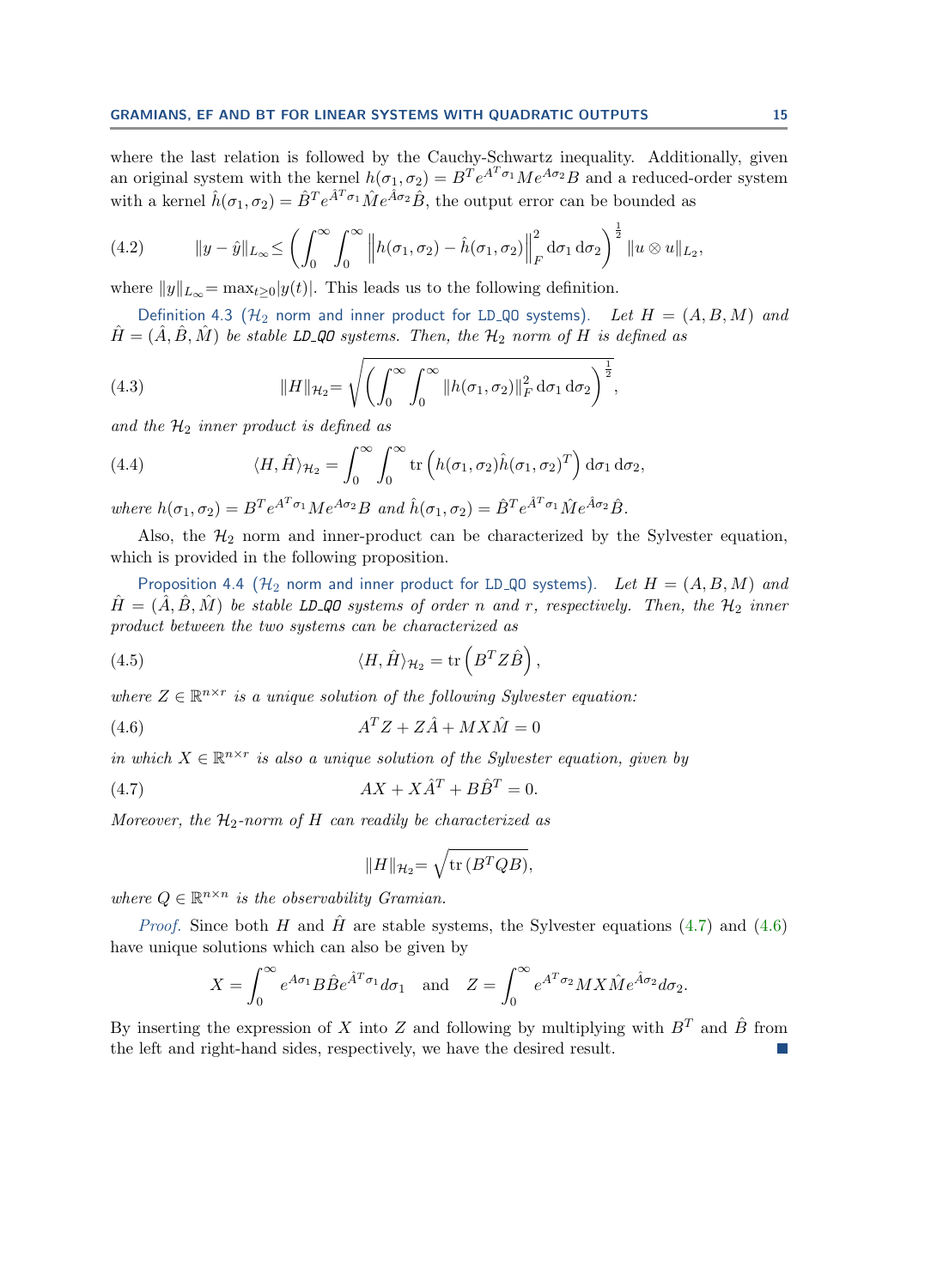<span id="page-15-2"></span>Finally, by assembling the results together and notions above, the following a posteriori error bound holds.

Theorem 4.5 (A posteriori error bound). Let  $H = (A, B, M)$  and  $\hat{H} = (\hat{A}, \hat{B}, \hat{M})$  be stable LD  $QQ$  systems and suppose that y and  $\hat{y}$  are their respective outputs, subject to the same input u. Then,

<span id="page-15-0"></span>(4.8) 
$$
||y - \hat{y}||_{L_{\infty}} \leq ||H - \hat{H}||_{\mathcal{H}_2} ||u \otimes u||_{L_2}
$$

where

<span id="page-15-1"></span>(4.9) 
$$
||H - \hat{H}||_{\mathcal{H}_2} = \sqrt{\text{tr}\left(B^TQB + \hat{B}\hat{Q}\hat{B} - 2B^TZ\hat{B}\right)},
$$

where  $Q$  and  $\hat{Q}$  are the observability Gramians for the systems H and  $\hat{H}$ , respectively, and Z is the cross-Gramian, which is the solution of [\(4.6\)](#page-14-1).

*Proof.* Equation  $(4.8)$  corresponds to  $(4.2)$  with the norm notation. Additionally, we make use of the triangular inequality, i.e.,  $||H - \hat{H}||_{\mathcal{H}_2}^2 = ||H||_{\mathcal{H}_2}^2 + ||\hat{H}||_{\mathcal{H}_2}^2 - 2\langle H, \hat{H} \rangle_{\mathcal{H}_2}$ , and [Proposition 4.4,](#page-14-3) resulting into [\(4.9\).](#page-15-1)

[Theorem 4.5](#page-15-2) provides a bound for the output error between the original system and the reduced-order one. This bound relies on the  $H_2$  norm of the error between the H and  $\hat{H}$ . Hence, if they are close with respect to the  $\mathcal{H}_2$  norm, they will both provide outputs that are also close. Notice that the results presented in this subsection do not assume that a reduced-order system is obtained by the proposed BT procedure. Indeed, [Theorem 4.5](#page-15-2) holds for any reduced-order system  $H = (\tilde{A}, \tilde{B}, \tilde{M})$ , provided that the matrix  $\tilde{A}$  is stable. In the next subsection, we will show for the proposed BT how this error bound relates to the singular values.

4.3. Error bound and singular values. In this section, we will show how the error bound given in [Theorem 4.5](#page-15-2) is related to the singular values in the proposed BT procedure. To that aim, suppose that  $H = (A, B, M)$  is an *n*-order balanced system, whose Gramians  $P =$  $Q = \Sigma = \text{diag}(\sigma_1, \ldots, \sigma_n)$ . Furthermore, we consider that the system matrices are partitioned as [\(3.13\)](#page-10-2). Next, we present how error can be bounded in terms of the singular values. This result was mainly inspired by the error bounds for LD systems regarding the  $\mathcal{H}_2$  and timelimited  $H_2$  norms, see [\[1,](#page-21-0) Thm. 7.10] and [\[11,](#page-21-18) [23,](#page-21-19) [21\]](#page-21-20).

Theorem 4.6 (BT error bound as a function of the singular values). The  $\mathcal{H}_2$  norm of the error system is given by

$$
(4.10) \quad \|\mathcal{E}\|_{\mathcal{H}_2}^2 = \text{tr}\left(\left(B_2B_2^T + 2Z_2A_{12} + 2M_{:2}^TXM_{12} + 2X_2A_{21}^T\right)\Sigma_2\right) + \text{tr}\left(B_1^T\left(\hat{Q} - \Sigma_1\right)B_1\right),
$$

where  $M_{:2}^T = [M_{12}^T \quad M_{22}]$ . where  $M_{:2}^T = [M_{12}^T \quad M_{22}]$ .

<span id="page-15-4"></span>Proof. The proof is given in Appendix B.

[Theorem 4.6](#page-15-3) shows how the error bound for BT relates with the neglected singular values  $\Sigma_2$ and the preserved singular values  $\Sigma_1$ . The following corollary removes the dependency of  $\Sigma_1$ in the error bound.

<span id="page-15-3"></span>
$$
\mathbb{Z}^{\mathbb{Z}}
$$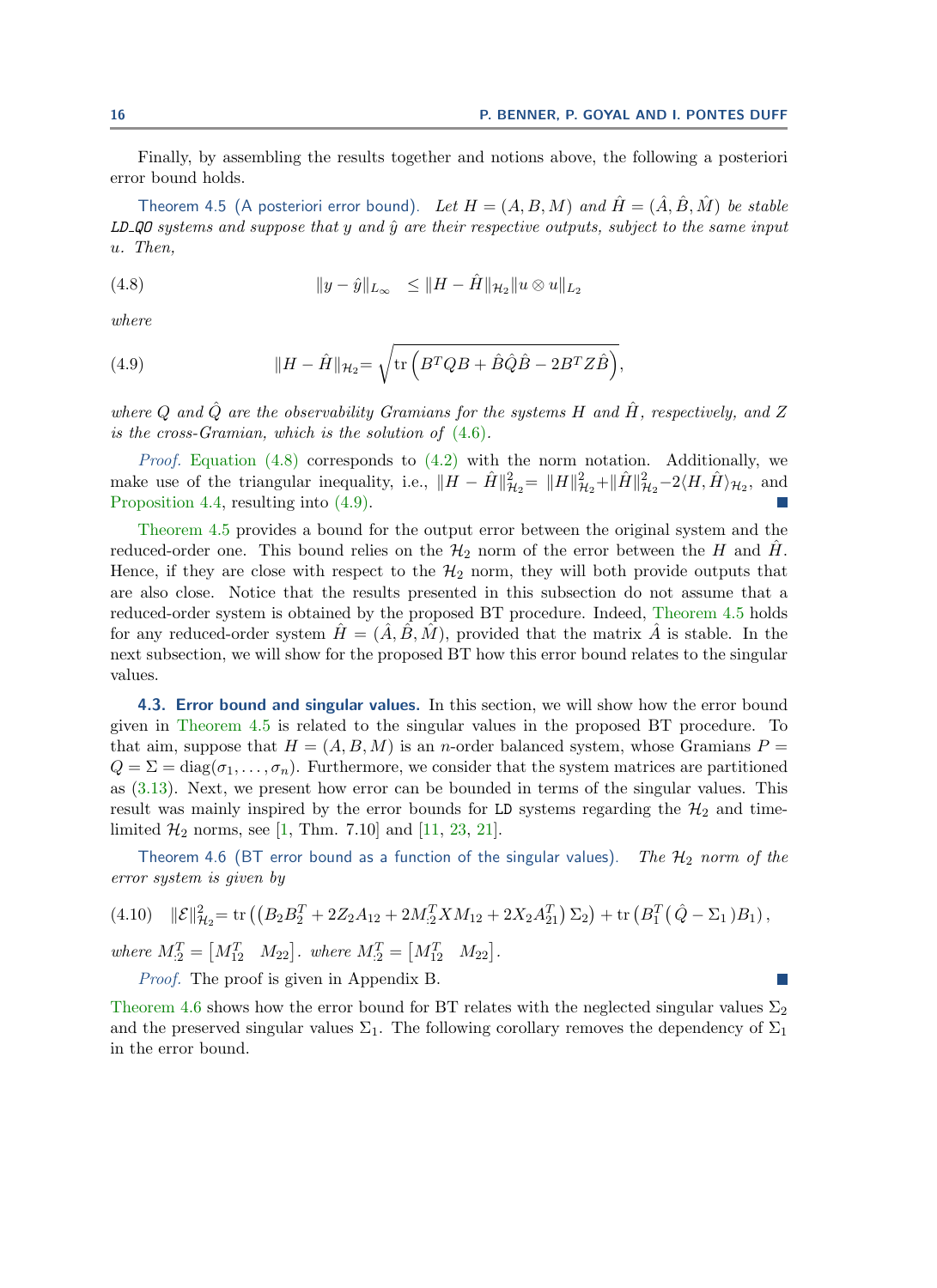Corollary 4.7 (BT error bound depending on neglected singular values). The following error bound holds

(4.11) 
$$
\|\mathcal{E}\|_{\mathcal{H}_2}^2 \le \text{tr}\left( \left( B_2 B_2^T + 2 Z_2 A_{12} + 2 M_{12}^T X M_{12} + 2 X_2 A_{21}^T \right) \Sigma_2 \right).
$$

*Proof.* To prove the above result, we show that  $tr (B_1^T (\hat{Q} - \Sigma_1) B_1) \leq 0$ . This result follows because  $\hat{Q} - \Sigma_1$  is a negative semi-definite matrix. Indeed,  $\mathcal{D} := \hat{Q} - \Sigma_1$  satisfies the following Lyapunov equation:

$$
A_{11}^T \mathcal{D} + \mathcal{D}A_{11} - M_{12} \Sigma_2 M_{12}^T = 0.
$$

Since  $A_{11}$  is Hurwitz and  $-M_{12}\Sigma_2M_{12}^T$  is a negative semi-definite matrix,  $\mathcal D$  is negative semidefinite. This proves the result.

[Corollary 4.7](#page-15-4) shows that the  $\|\mathcal{E}\|_{\mathcal{H}_2}$  can be bounded only by the terms from  $\Sigma_2$ . Furthermore, the term  $\text{tr} (B_1^T (\hat{Q} - \Sigma_1) B_1)$  can be written as function of  $\Sigma_2$ , since

$$
\mathcal{D}=-\int_0^\infty e^{A_{11}^T\sigma}M_{12}\Sigma_2M_{12}^Te^{A_{11}\sigma}d\sigma
$$

and tr  $(B_1^T (\hat{Q} - \Sigma_1) B_1) = \text{tr}(B_1^T \mathcal{D} B_1).$ 

4.4. **Small scale example.** Now we illustrate the obtained results by applying the proposed method to a small-scale system and by computing the error bounds from [Theorem 4.5](#page-15-2) (or [Theorem 4.6\)](#page-15-3) and [Corollary 4.7.](#page-15-4)

We consider a random stable single-input single-output (SISO) system of order  $n = 10$ , generated by using the command rss in MATLAB<sup> $\circledR$ </sup> with seed 0. The reduced-order system of order  $r = 2$  is computed using the proposed method, and the error bounds are computed using MATLAB direct solver (command lyap). We simulate the time domain response of the corresponding the original and reduced-order systems, using an input  $u(t) = e^{-\frac{1}{4}t}$  for  $t \ge 0$ . In this case,  $||u \otimes u||_{L_2} = ||u^2||_{L_2} = 1$ . The results of the absolute errors are depicted in [Figure 1,](#page-16-0) as well as the bounds from [Theorem 4.5](#page-15-2) and [Corollary 4.7.](#page-15-4)

<span id="page-16-0"></span>

Figure 1: Small sclae example: Output errors  $|y(t)-\hat{y}(t)|$  and error bounds from [Theorem 4.5](#page-15-2) and [Corollary 4.7](#page-15-4) for small scale example to order  $n = 10$ , reduced order  $r = 2$ .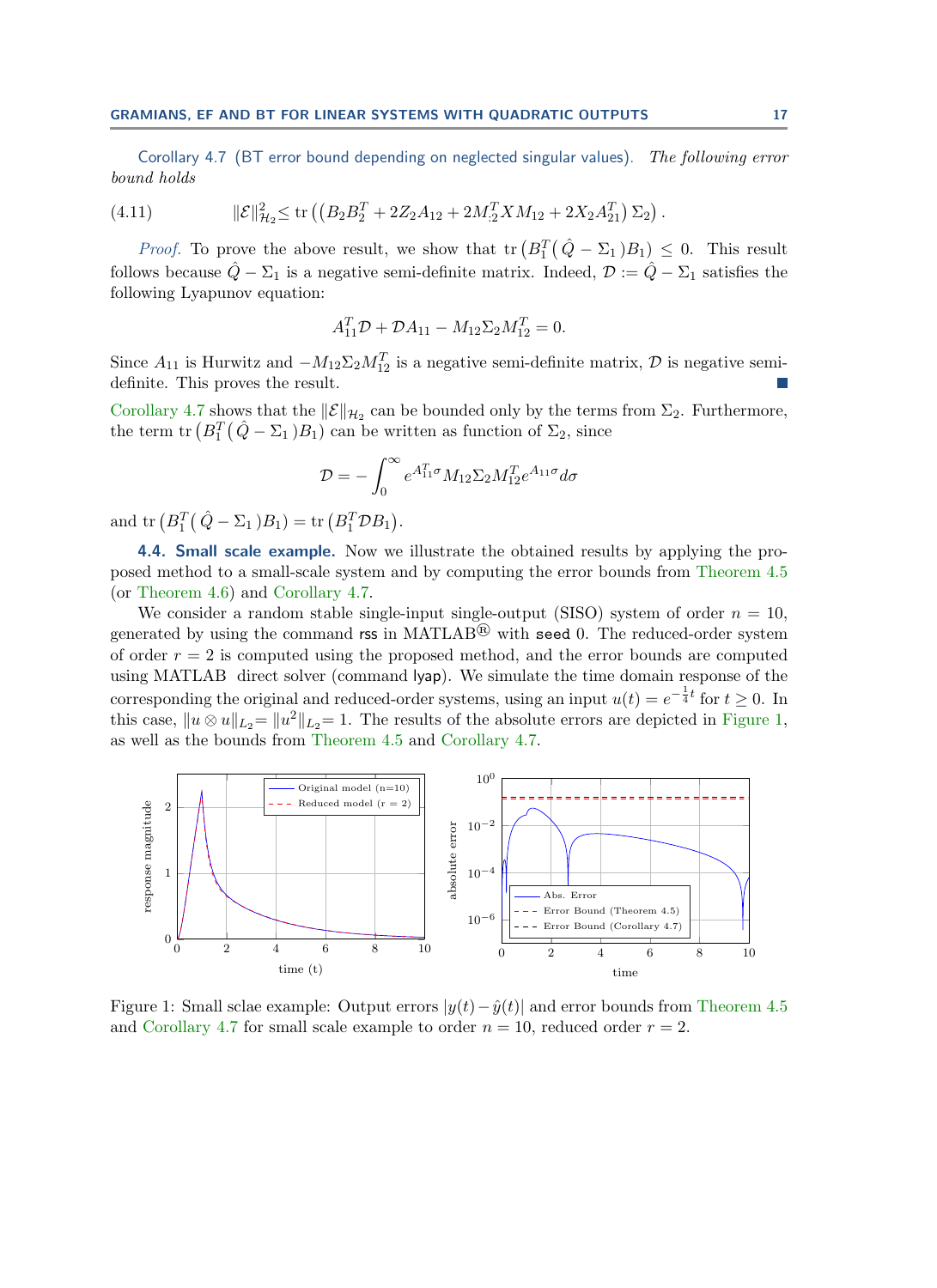<span id="page-17-1"></span>

Figure 2: Clamped Beam: Comparison of the normalized singular values.

As expected, the proposed method produces an stable reduced-order system. Additionally, by inspecting the time-domain error, we observe that it satisfies the proposed error bounds.

<span id="page-17-0"></span>5. Numerical Experiments. In this section, we test the efficiency of the proposed methodology, described in [Algorithm 3.1](#page-11-0) (denoted by SPBT) for LD QO systems by means of two numerical examples and compare with the existing methods as discussed in [Algorithm 2.2](#page-4-0) (denoted by LTBT), and [Algorithm 3.1](#page-11-0) (denoted by QBTBT). All the simulations are done using MAT-LAB R2017a (64-bit) on a machine with Intel<sup>®</sup>Core<sup>™</sup>i5-6600 processors with 3.3-GHz clock frequency, 8 GB RAM and Windows 8 operating system. To solve the Lyapunov equations, we use the ADI-solvers provided in the M-M.E.S.S. toolbox [\[24\]](#page-21-21).

**5.1. Clamped beam.** As a first example, we discuss a clamped beam model. It is widely used as one of benchmark MOR problems, see e.g., [\[18\]](#page-21-22). A detailed description of the dynamics can be found in the mentioned reference; therefore, we omit it in the interest of brevity. However, we consider a variant of the example by only modifying the output equation while keeping the differential equation for the state vector  $x(t)$  same. For the output equation, we define a diagonal matrix M such that the output  $x(t)^T M x(t)$  is a weighted sum of the squares of 100 randomly components of the state. The random components are selected by setting  $\texttt{seed} = 1$ . All the weights are the same and the sum of the weights is equals to 1. The order of the system is 348.

Next, we aim at employing SPBT, LTBT and QBTBT to compute reduced-order systems. For this, we plot the decay of the normalized singular values, obtained by the all three considered methods in [Figure 2.](#page-17-1) Next, we determine reduced systems of order  $r = 15$ . Also, for this example, the  $\mathcal{H}_2$  norm of the original system is  $\|H\|_{\mathcal{H}_2} \approx 5.12 \cdot 10^3$ , the norm of the system error  $\|H - \hat{H}\|_{\mathcal{H}_2} \approx 8.88$  and the relative norm of the error system is  $\|H - \hat{H}\|_{\mathcal{H}_2}/\|H\|_{\mathcal{H}_2} \approx 2 \cdot 10^{-3}$ . To compare the quality of these approximations, we simulate the original system and the obtained reduced-order systems using a sinusoidal excitation  $u_1(t) = \sin\left(\frac{2\pi t}{10}\right) + 1$  and an exponentially damped quadratic excitation  $u_2(t) = \left(e^{-\frac{t}{5}}\right)t^2$ . In [Subsection 5.1,](#page-18-0) we plot the transient responses of the original and reduced-order systems, and also the absolute errors between the outputs of the original and reduced-order systems for the considered input signals.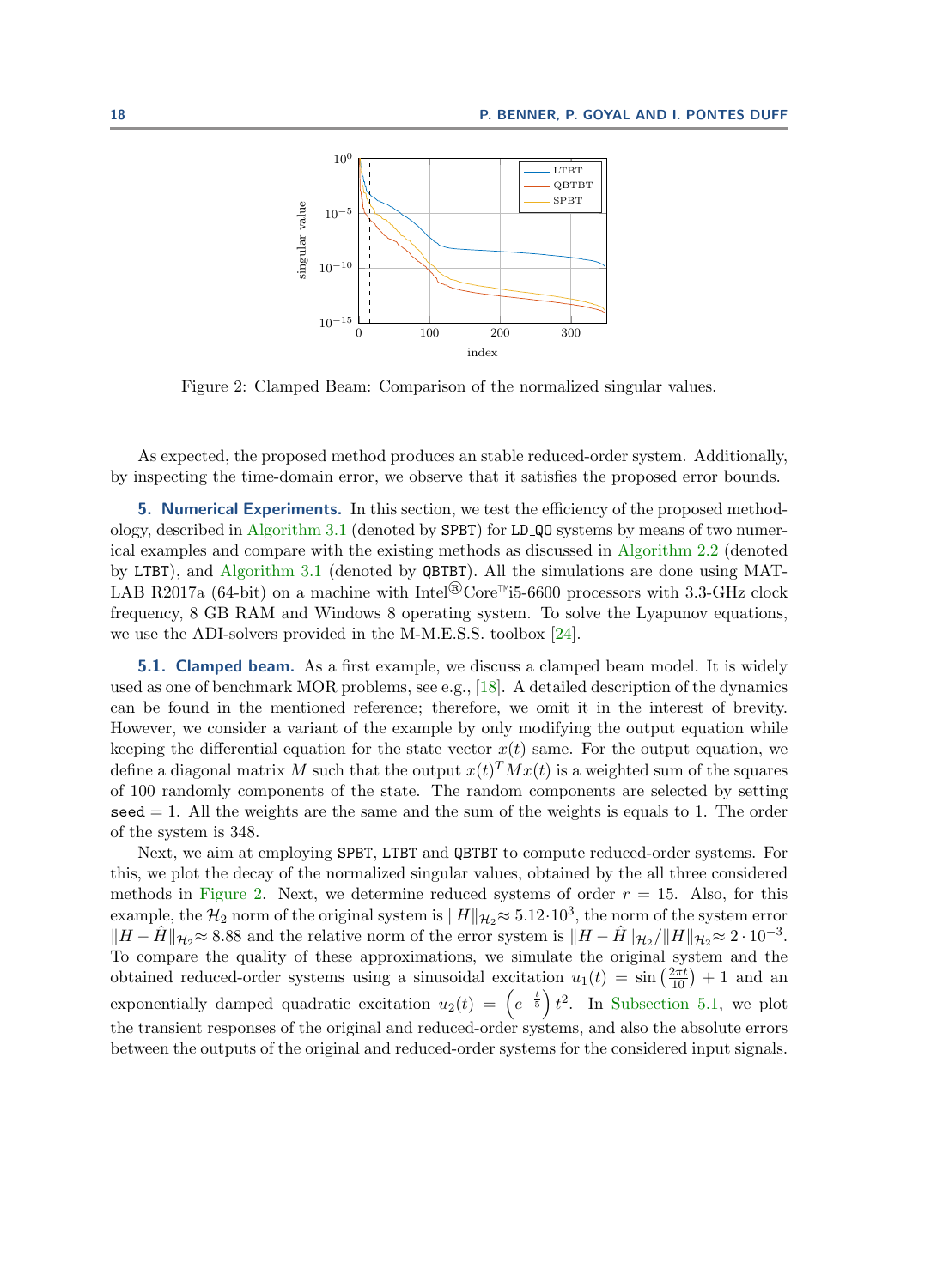<span id="page-18-0"></span>

(a) Comparison of systems' responses for the input  $u_1$ .



(b) Comparison of systems' responses for the input  $u_2$ .

These figures show that SPBT outperforms QBTBT; on the other hand, we see that SPBT is very competitive with LTBT for this example. Moreover, SPBT can be shown to be more efficient than LTBT as it includes the factor  $MPM$  in the Lyapunov equation for the observability Gramian which can reduce the solution search space for the observability Gramian to the space of controllable states.

Furthermore, we compute the error bound for  $||y(t) - \hat{y}(t)||_{L_{\infty}}$  using [Theorem 4.5.](#page-15-2) Since this error bound assume that the input is in  $L_2$ , we are only able to compute it for the case of exponentially damped quadratic excitation. Hence, for this case, we compute the error bound and show in [Figure 3b.](#page-18-0) On the other hand, the quantity cannot be estimated for the sinusoidal input since it is unbounded in  $L_2$ .

5.2. Steel Profile. As a second example, we consider a semi-discretized heat transfer problem for the optimal cooling of a steel profile, whose detailed description of the dynamics can be found in [\[19\]](#page-21-23). Typically, the output function is given as  $y(t) = Cx(t)$ . However, we modify the output function and our interest of quantity is the 2−norm of the  $y(t)$ , i.e.,  $x(t)C<sup>T</sup>Cx(t) =: x(t)<sup>T</sup>Mx(t)$ . Moreover, the system is converted into a stochastic system by augmenting the input matrix  $B$  with an additional column  $b_w$  for the the noise input w. All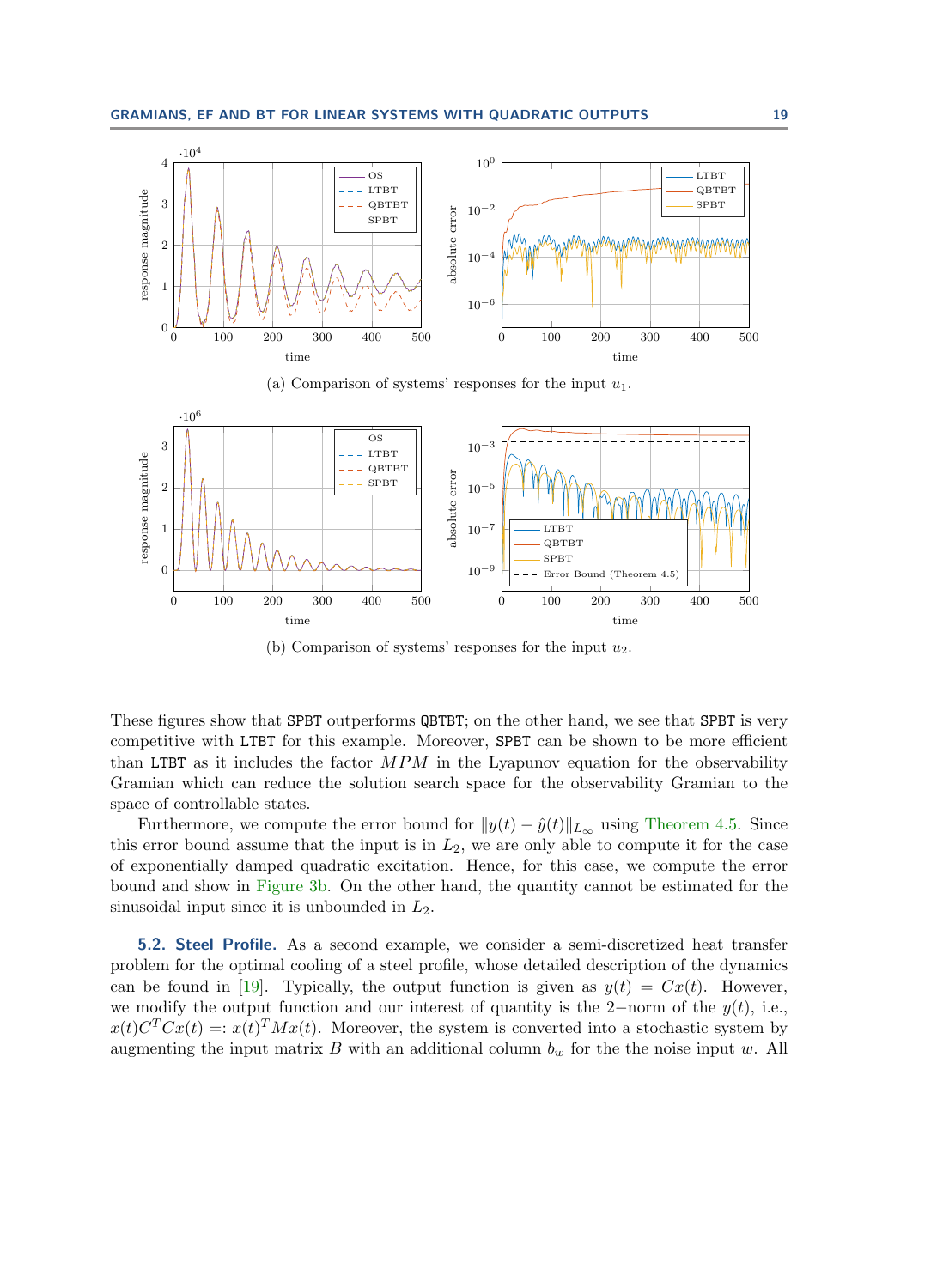<span id="page-19-1"></span>

Figure 4: Steel Profile: Comparison of the normalized singular values.

the entries of the vector  $b_w$  are the same and the values is set as the maximum entry of the matrix B. This implies that when a noise signal is applied to the system, it affects each state with the same way. The order of the system is  $n = 1357$  and the system can be represented by

(5.1a) 
$$
\dot{x}(t) = Ax(t) + \begin{bmatrix} B & b_w \end{bmatrix} \begin{bmatrix} u(t) \\ w(t) \end{bmatrix},
$$

(5.1b) 
$$
y(t) = x(t)^T M x(t),
$$

As can be seen, all the theory in the paper is developed for deterministic systems, thus all the results might not readily be extended to stochastic systems. Nevertheless, [Theorem 3.3,](#page-9-1) identifying of uncontrollable and unobservable subspaces, can be proven to be held even for the stochastic case. Hence, we blindly employ SPBT, LTBT and QBTBT, and aim at constructing order model models. To that end, in [Figure 4,](#page-19-1) we first show the decay of the normalized singular values, where we make a similar observation as in the previous example. Next, we determine reduced-order systems of order  $r = 15$  using the considered methods.

To compare the quality of these approximations, we simulate the original and the reduced systems obtained by each method using setting each input component of the input vector  $u(t)$ to a sinusoidal excitation  $u_1(t) = 20 \sin\left(\frac{2\pi t}{10}\right) + 1$  and an exponentially damped quadratic excitation  $u_2(t) = 3(e^{-\frac{t}{5}})t^2$ . For a noisy input, a white Gaussian noise sequence with power 1dB and a magnitude scaling factor is set to 40. A total of 50 simulations are performed to get an approximation of the expected response. The systems are simulated using a 4th order Runge-Kutta method (RK4) based solver.

[Figure 5](#page-20-0) presents the transient responses and response errors of the output for these input signals, which QBTBT fails to capture the dynamics of the system; on the other hand, we observe that the proposed SPBT is marginally better as compared to LTBT for this example.

<span id="page-19-0"></span>6. Conclusions. In this paper, we have studied a balanced truncation method for linear dynamical systems with a quadratic output function. For this, we have proposed a new pair of algebraic Gramians. In particular, the observability Gramian has been introduced by making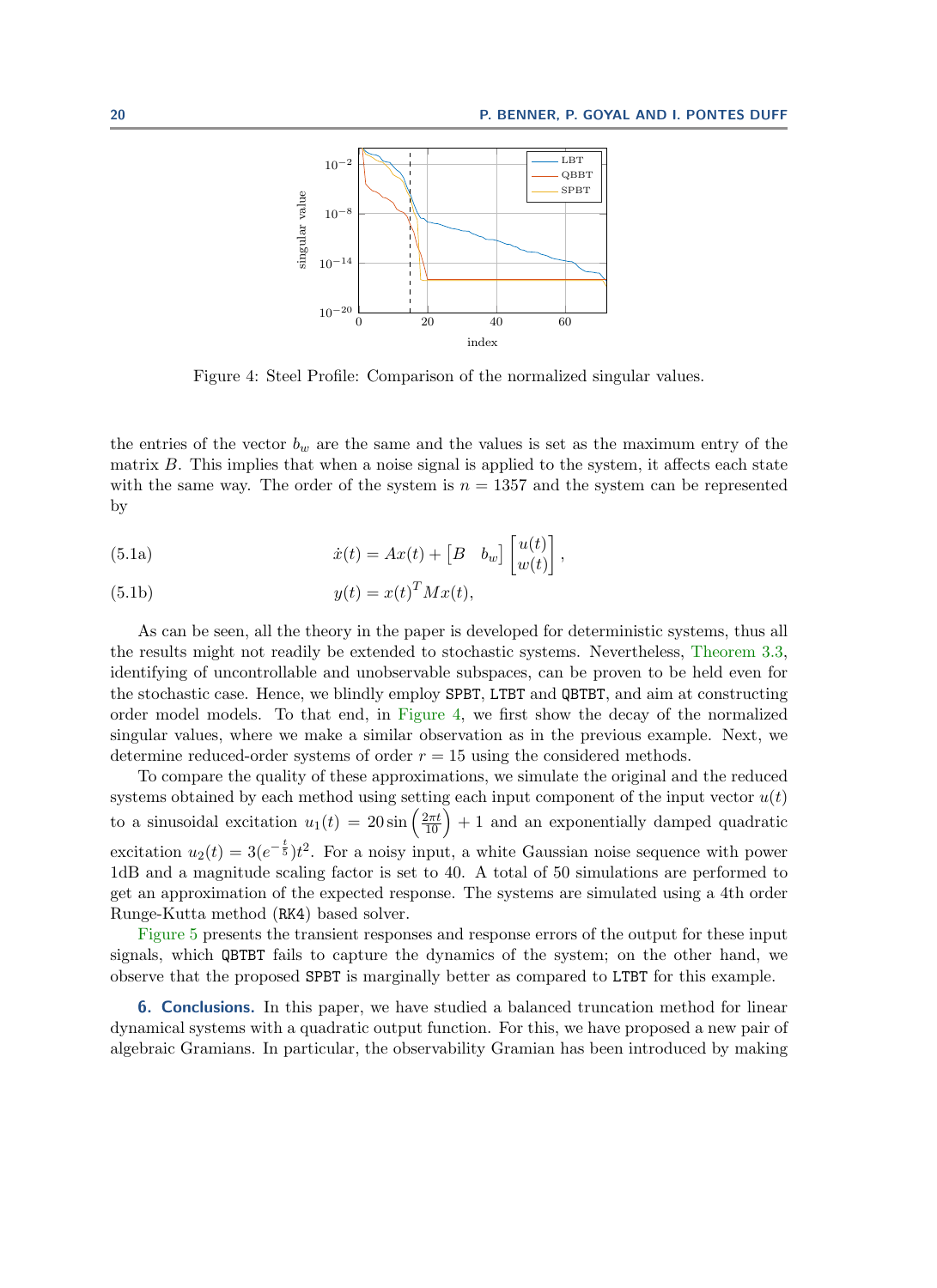<span id="page-20-0"></span>

(a) Comparison of systems' responses to for the input  $u_1$ .



(b) Comparison of systems' responses to for the input  $u_2$ .

Figure 5: Steel Profile: Comparison of the transient responses of the original and order model models obtained by various methods for two arbitrary control inputs and Gaussian noise.

use of the corresponding adjoint system. Consequently, we have shown that these Gramians encode controllability and observability of the system and have studied the connection between the proposed Gramians and energy functionals. This has allowed us to proposed an algorithm to determine reduced-order systems by truncating unimportant states for the input-output dynamics. We have also discussed advantages of the proposed methods over the existing methods in the literature. Finally, based on  $\mathcal{H}_2$  energy considerations, we have derived error bounds, depending on the neglected singular values. Furthermore, we have shown an efficiency of the proposed methods by means of a couple of numerical examples.

Acknowledgements. We would like to thank Adil Ahsan for helping us with the MAT-LAB implementations at Max Planck Institute for Dynamics of Complex Technical Systems, Magdeburg, Germany.

## **REFERENCES**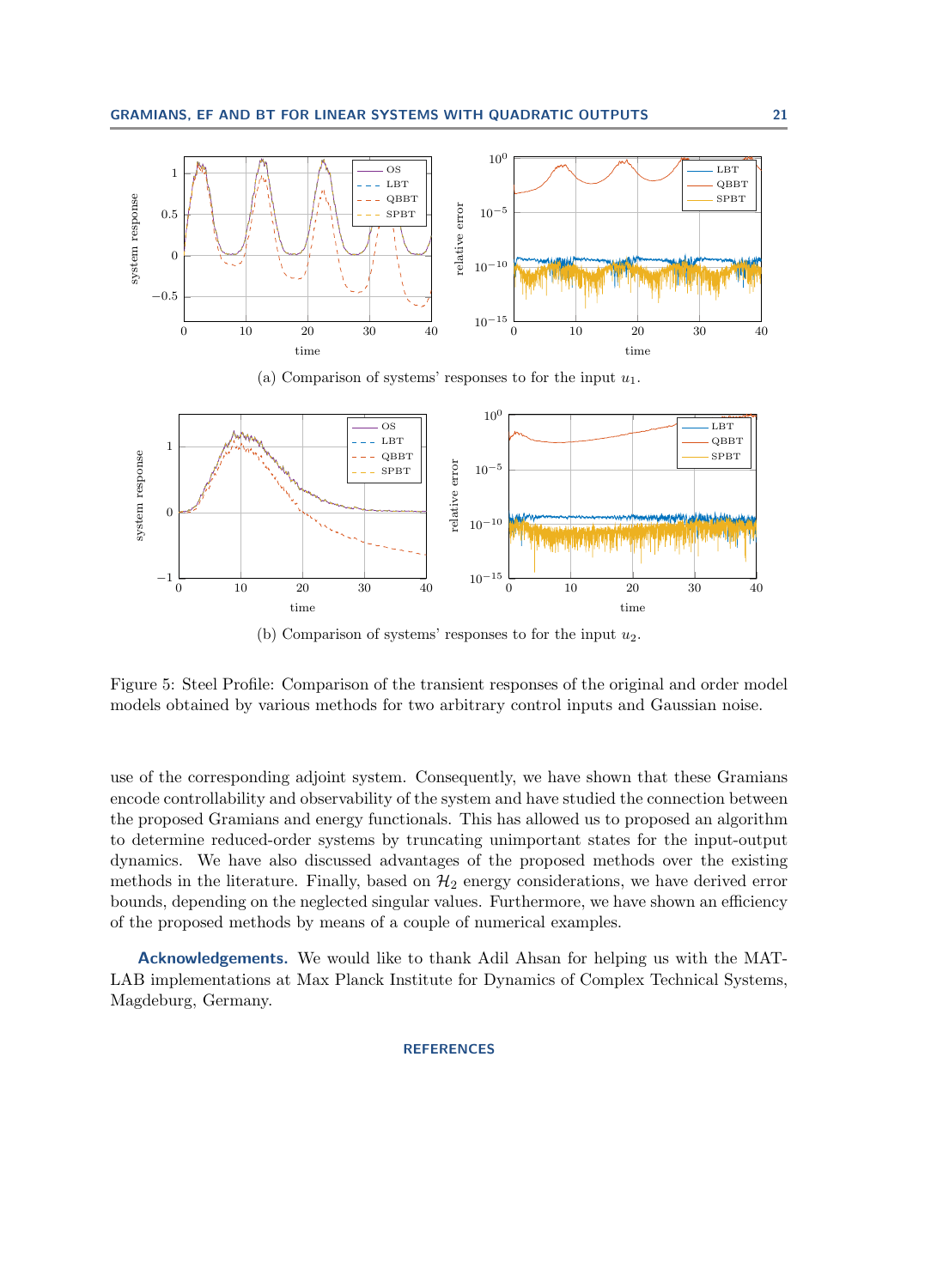- <span id="page-21-0"></span>[1] A. C. Antoulas, Approximation of Large-Scale Dynamical Systems, vol. 6 of Adv. Des. Control, SIAM Publications, Philadelphia, PA, 2005, [https://doi.org/10.1137/1.9780898718713.](https://doi.org/10.1137/1.9780898718713)
- <span id="page-21-10"></span>[2] P. Benner and T. Breiten, Two-sided projection methods for nonlinear model order reduction, SIAM J. Sci. Comput., 37 (2015), pp. B239–B260, [https://doi.org/10.1137/14097255X.](https://doi.org/10.1137/14097255X)
- <span id="page-21-1"></span>[3] P. BENNER, A. COHEN, M. OHLBERGER, AND K. WILLCOX, Model Reduction and Approximation: Theory and Algorithms, Computational Science & Engineering, SIAM Publications, Philadelphia, PA, 2017, [https://doi.org/10.1137/1.9781611974829.](https://doi.org/10.1137/1.9781611974829)
- <span id="page-21-12"></span>[4] P. Benner and T. Damm, Lyapunov equations, energy functionals, and model order reduction of bilinear and stochastic systems, SIAM J. Control Optim., 49 (2011), pp. 686–711, [https://doi.org/10.1137/](https://doi.org/10.1137/09075041X) [09075041X.](https://doi.org/10.1137/09075041X)
- <span id="page-21-15"></span>[5] P. Benner, T. Damm, M. Redmann, and Y. R. Rodriguez Cruz, Positive operators and stable truncation, Linear Algebra Appl., 498 (2016), pp. 74–87, [https://doi.org/10.1016/j.laa.2014.12.005.](https://doi.org/10.1016/j.laa.2014.12.005)
- <span id="page-21-5"></span>[6] P. BENNER AND P. GOYAL, Balanced truncation model order reduction for quadratic-bilinear systems, e-prints 1705.00160, arXiv, 2017, [https://arxiv.org/abs/1705.00160.](https://arxiv.org/abs/1705.00160)
- <span id="page-21-11"></span>[7] P. Benner, P. Goyal, and S. Gugercin, H2-quasi-optimal model order reduction for quadratic-bilinear control systems, SIAM J. Matrix Anal. Appl., 39 (2018), pp. 983–1032, [https://doi.org/10.1137/](https://doi.org/10.1137/16M1098280) [16M1098280.](https://doi.org/10.1137/16M1098280)
- <span id="page-21-8"></span>[8] P. Benner, J.-R. Li, and T. Penzl, Numerical solution of large-scale Lyapunov equations, Riccati equations, and linear-quadratic optimal control problems, Numer. Lin. Alg. Appl., 15 (2008), pp. 755– 777, [https://doi.org/10.1002/nla.622.](https://doi.org/10.1002/nla.622)
- <span id="page-21-2"></span>[9] P. Benner, V. Mehrmann, and D. C. Sorensen, Dimension Reduction of Large-Scale Systems, vol. 45 of Lect. Notes Comput. Sci. Eng., Springer-Verlag, Berlin/Heidelberg, Germany, 2005.
- <span id="page-21-9"></span>[10] P. Benner and J. Saak, Numerical solution of large and sparse continuous time algebraic matrix Riccati and Lyapunov equations: a state of the art survey, GAMM Mitteilungen, 36 (2013), pp. 32–52, [https://doi.org/10.1002/gamm.201310003.](https://doi.org/10.1002/gamm.201310003)
- <span id="page-21-18"></span>[11] Y. Chahlaoui, A posteriori error bounds for discrete balanced truncation, Linear Algebra Appl., 436 (2012), pp. 2744–2763.
- <span id="page-21-13"></span>[12] G. E. Dullerud and F. Paganini, A course in robust control theory: a convex approach, vol. 36, Springer Science & Business Media, 2013.
- <span id="page-21-16"></span>[13] D. F. Enns, Model reduction with balanced realizations: An error bound and a frequency weighted generalization, in Proc. 23rd IEEE Conf. Decision Contr., vol. 23, 1984, pp. 127–132, [https:](https://doi.org/10.1109/CDC.1984.272286) [//doi.org/10.1109/CDC.1984.272286.](https://doi.org/10.1109/CDC.1984.272286)
- <span id="page-21-7"></span>[14] K. FUJIMOTO, J. M. A. SCHERPEN, AND W. S. GRAY, Hamiltonian realizations of nonlinear adjoint operators, Automatica, 38 (2002), pp. 1769–1775.
- <span id="page-21-17"></span>[15] K. GLOVER, All optimal Hankel-norm approximations of linear multivariable systems and their  $L^{\infty}$ -error norms, Internat. J. Control, 39 (1984), pp. 1115–1193, [https://doi.org/10.1080/00207178408933239.](https://doi.org/10.1080/00207178408933239)
- <span id="page-21-3"></span>[16] L. D. LUTES AND S. SARKANI, Random vibrations: analysis of structural and mechanical systems, Butterworth-Heinemann, 2004.
- <span id="page-21-6"></span>[17] B. C. Moore, Principal component analysis in linear systems: controllability, observability, and model reduction, IEEE Trans. Autom. Control, AC–26 (1981), pp. 17–32, [https://doi.org/10.1109/TAC.](https://doi.org/10.1109/TAC.1981.1102568) [1981.1102568.](https://doi.org/10.1109/TAC.1981.1102568)
- <span id="page-21-22"></span>[18] NICONET E.V., SLICOT - Subroutine Library in Systems and Control Theory.
- <span id="page-21-23"></span>[19] Oberwolfach Benchmark Collection, Steel profile. hosted at MORwiki – Model Order Reduction Wiki, 2005, [http://modelreduction.org/index.php/Steel](http://modelreduction.org/index.php/Steel_Profile) Profile.
- <span id="page-21-14"></span>[20] L. Pernebo and L. M. Silverman, Model reduction via balanced state space representations., IEEE Trans. Autom. Control, 27 (1982), pp. 382–387, [https://doi.org/10.1109/TAC.1982.1102945.](https://doi.org/10.1109/TAC.1982.1102945)
- <span id="page-21-20"></span>[21] I. PONTES DUFF AND P. KÜRSCHNER, Numerical computation and new output bounds for time-limited balanced truncation of discrete-time systems, arXiv preprint arXiv:1902.01652, (2019).
- <span id="page-21-4"></span>[22] R. PULCH AND A. NARAYAN, Balanced truncation for model order reduction of linear dynamical systems with quadratic outputs, e-prints 1705.00160, arXiv, 2017, [http://arxiv.org/pdf/1709.06677v1.](http://arxiv.org/pdf/1709.06677v1)
- <span id="page-21-19"></span>[23] M. REDMANN AND P. KÜRSCHNER, An output error bound for time-limited balanced truncation, Syst. Control Lett., 121 (2018), pp. 1–6.
- <span id="page-21-21"></span>[24] J. SAAK, M. KÖHLER, AND P. BENNER, M-M.E.S.S.-1.0.1 - The Matrix Equation Sparse Solver Library, Apr. 2016, [https://doi.org/10.5281/zenodo.50575,](https://doi.org/10.5281/zenodo.50575) [https://doi.org/10.5281/zenodo.50575.](https://doi.org/10.5281/zenodo.50575)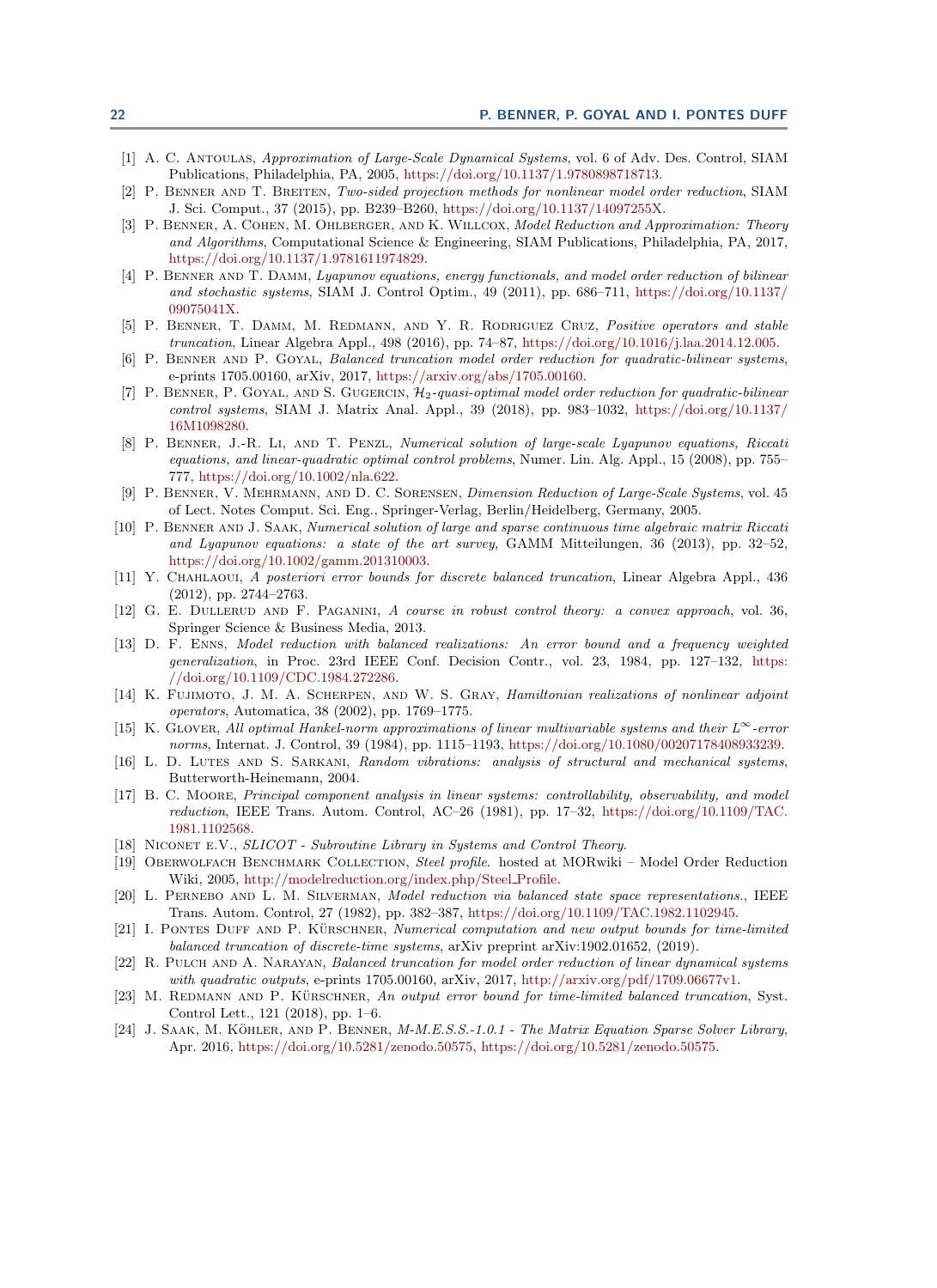- <span id="page-22-2"></span>[25] V. Simoncini, Computational methods for linear matrix equations, SIAM Rev., 38 (2016), pp. 377–441, [https://doi.org/10.1137/130912839.](https://doi.org/10.1137/130912839)
- <span id="page-22-0"></span>[26] R. van Beeumen, K. Meerbergen, T. E. Simos, G. Psihoyios, and C. Tsitouras, Model reduction by balanced truncation of linear systems with a quadratic output, AIP Conference Proceedings, AIP, 2010, pp. 2033–2036, [https://doi.org/10.1063/1.3498345.](https://doi.org/10.1063/1.3498345)
- <span id="page-22-1"></span>[27] R. van Beeumen, K. van Nimmen, G. Lombaert, and K. Meerbergen, Model reduction for dynamical systems with quadratic output, Internat. J. Numer. Methods Engrg., 91 (2012), pp. 229–248, [https:](https://doi.org/10.1002/nme.4255) [//doi.org/10.1002/nme.4255.](https://doi.org/10.1002/nme.4255)

<span id="page-22-3"></span>**Appendix A. Proof of [Theorem 4.1.](#page-12-4)** For the balanced realization,  $(3.15a)$  holds, i.e.,

(A.1) 
$$
A_{11}\Sigma_1 + \Sigma_1 A_{11}^T + B_1 B_1^T = 0.
$$

This implies, from  $\Sigma_1 > 0$  and [\[20,](#page-21-14) Lemma 3.1], that the eigenvalues of  $A_{11}$  should have real part less or equal to zero<sup>[1](#page-22-4)</sup>. However, we still need to show that  $A_{11}$  has no eigenvalues on the imaginary axis.

Suppose, by contradiction, that  $\nu = i\omega, \omega \in \mathbb{R}$  is a eigenvalue of  $A_{11}$  and U is a basis of the kernel of  $(\nu I - A_{11})$ . Hence,

<span id="page-22-6"></span>
$$
A_{11}U = \nu U
$$
 and  $U^*A_{11}^T = \nu^*U^*$ ,

where  $\nu^*$  denotes the complex conjugate of  $\nu$  and  $U^*$  denotes the Hermitian transpose of U. From [\(3.15b\)](#page-10-0), we have

(A.2) 
$$
A_{11}^T \Sigma_1 + \Sigma_1 A_{11} + M_{11} \Sigma_1 M_{11} + M_{12} \Sigma_2 M_{12}^T = 0.
$$

Multiplying  $(A.2)$  from the right and left-hand sides with U and  $U^*$ , receptively, yields

<span id="page-22-5"></span>
$$
U^* M_{11} \Sigma_1 M_{11} U + U^* M_{12} \Sigma_2 M_{12}^T U = 0.
$$

Since  $\Sigma_1$ ,  $\Sigma_2 > 0$ , this yields

$$
M_{11}U = 0
$$
 and  $M_{12}^T U = 0$ .

Now, by multiplying  $(A.2)$  by U from the right-hand side, we obtain

$$
(A_{11}^T + \nu I_r)\Sigma_1 U = 0.
$$

Furthermore, by multiplying [\(A.1\)](#page-22-6) from the right and left-hand sides by  $\Sigma_1 U$  and  $U^* \Sigma_1$ , we obtain

$$
U^* \Sigma_1 B B^T \Sigma_1 U = 0 \implies B^T \Sigma_1 U = 0.
$$

Again, by multiplying  $(A.1)$  from the right-hand side with  $\Sigma_1 U$ , we get

$$
(A_{11} - \nu I_r) \Sigma_1^2 U = 0.
$$

As a result, it can be noticed that  $\Sigma_1^2 U$  is also a basis fo the null-space of  $(\nu I - A_{11})$ , thus leading to  $\Sigma_1^2 U = U \overline{\Sigma}_1^2$ <sup>2</sup><sub>1</sub>, for some matrix  $\overline{\Sigma}_1^2$ <sup>2</sup><sub>1</sub>. Note that the eigenvalues of  $\overline{\Sigma}_{1}^{2}$  are a subset of

<span id="page-22-4"></span><sup>&</sup>lt;sup>1</sup>This result can also be seen as a consequence of the Inertia Theorem.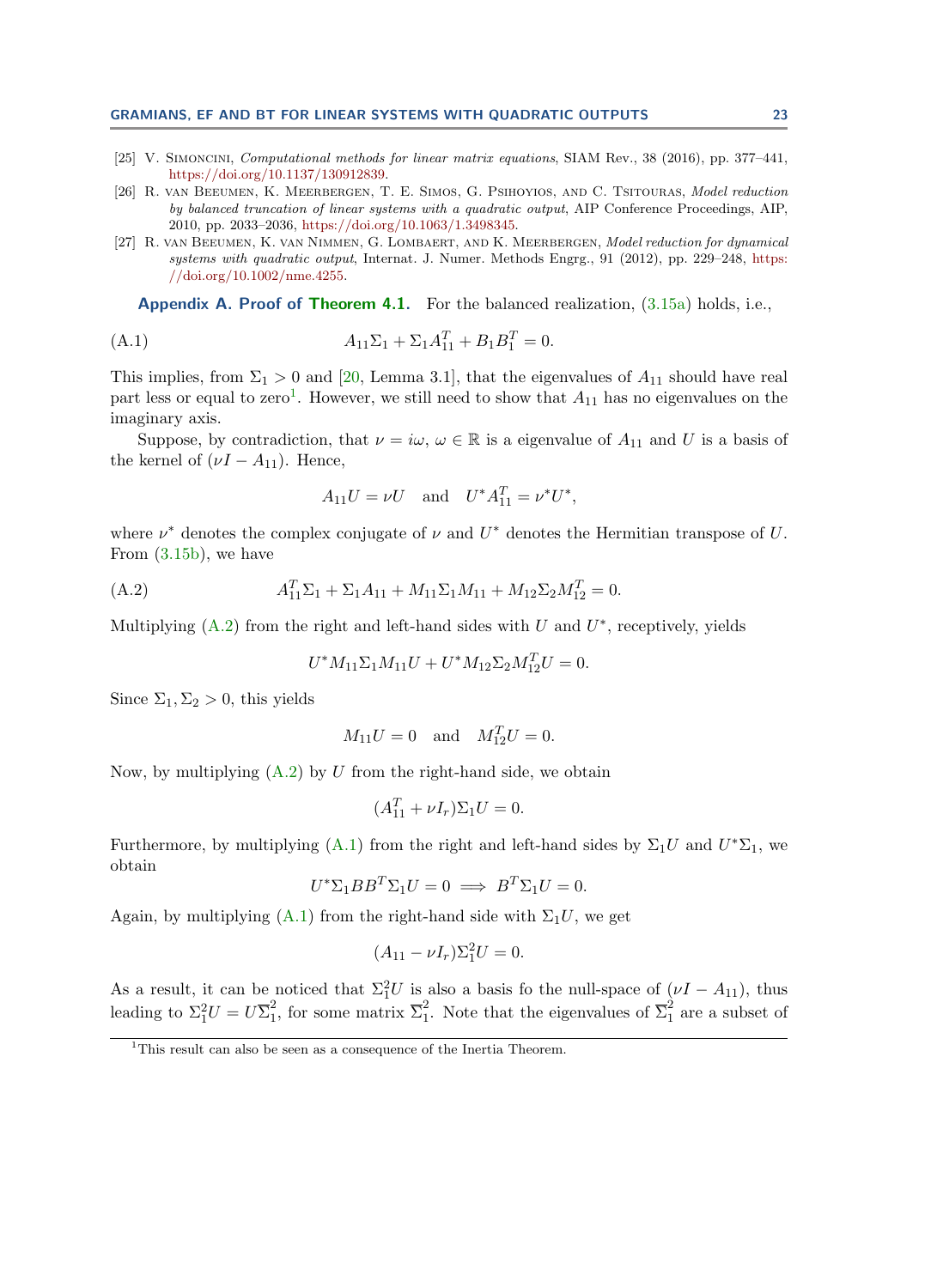.

those from  $\Sigma_1^2$ . From the structure of the problem, it is possible to choose U such that  $\overline{\Sigma}_1^2$  $\frac{2}{1}$  is diagonal, whose elements are a subset of the diagonal entries of  $\Sigma_1$ .

Next, we consider the blocks  $(2, 1)$  from  $(3.14a)$  and  $(3.14b)$ , which are as follows:

<span id="page-23-0"></span>(A.3a) 
$$
A_{21}\Sigma_1 + \Sigma_2 A_{12}^T + B_2 B_1^T = 0,
$$

<span id="page-23-1"></span>(A.3b) 
$$
A_{12}^T \Sigma_1 + \Sigma_2 A_{21} + M_{12}^T \Sigma_1 M_{11} + M_{22} \Sigma_2 M_{12}^T = 0.
$$

By multiplying [\(A.3a\)](#page-23-0) by  $\Sigma_1 U$  and [\(A.3b\)](#page-23-1) by U from the right-hand side, we have

<span id="page-23-3"></span>(A.4) 
$$
A_{21}\Sigma_1^2U + \Sigma_2A_{12}^T\Sigma_1U = 0,
$$

<span id="page-23-2"></span>(A.5) 
$$
A_{12}^T \Sigma_1 U + \Sigma_2 A_{21} U = 0.
$$

Multiplying  $(A.5)$  on the left-hand side by  $\Sigma_2$  and subtracting  $(A.4)$  yields

$$
\Sigma_2^2 A_{21} U = A_{21} \Sigma_1^2 U = A_{21} U \overline{\Sigma}_1^2.
$$

Hence, one can write

$$
\begin{bmatrix} \overline{\Sigma}_1^2 & 0 \\ 0 & \Sigma_2^2 \end{bmatrix} \begin{bmatrix} I \\ A_{21}U \end{bmatrix} = \begin{bmatrix} I \\ A_{21}U \end{bmatrix} \overline{\Sigma}_1.
$$

From the hypothesis that  $\overline{\Sigma}_{1}^{2}$  and  $\Sigma_{2}^{2}$  have no common eigenvalues, it follows that  $A_{21}U = 0$ . As a consequence, we have

$$
\begin{bmatrix} A_{11} & A_{12} \\ A_{21} & A_{22} \end{bmatrix} \begin{bmatrix} U \\ 0 \end{bmatrix} = \nu \begin{bmatrix} U \\ 0 \end{bmatrix},
$$

which contradicts the fact that the original matrix A is Hurwitz. Hence, the matrix  $A_{11}$  is also Hurwitz.

Appendix B. Proof of [Theorem 4.6.](#page-15-3) Let us consider the matrices  $X$  and  $Z$ , which are the solutions of the Sylvester equations  $(4.7)$  and  $(4.6)$ , respectively, and are portioned in the same way, i.e.,  $Z^T = \begin{bmatrix} Z_1^T & Z_2^T \end{bmatrix}$  and  $X^T = \begin{bmatrix} X_1^T & X_2^T \end{bmatrix}$ , with  $Z_1, X_1 \in \mathbb{R}^{r \times r}$  and  $Z_2, X_2 \in \mathbb{R}^{(n-r) \times r}$ , Hence, the  $\mathcal{H}_2$  norm of the error system can be given by

<span id="page-23-4"></span>(B.1)  
\n
$$
\|\mathcal{E}\|_{\mathcal{H}_2}^2 = \text{tr}\left(B^T \Sigma B - 2B^T Z B_1 + B_1^T \hat{Q} B_1\right)
$$
\n
$$
= \text{tr}\left(B^T \Sigma B - 2B_1^T Z_1 B_1 - 2B_2^T Z_2 B_1 + B_1^T \hat{Q} B_1\right),
$$

where  $\hat{Q}$  satisfies

$$
A_{11}^T \hat{Q} + \hat{Q} A_{11} + M_{11} \Sigma_1 M_{11} = 0.
$$

Firstly, let us analyze the term  $\text{tr} (2B_2^T Z_2 B_1)$ . By developing the block  $(2,1)$  of  $(3.14a)$ , we obtain

$$
A_{12}\Sigma_2 + \Sigma_1 A_{21}^T + B_1 B_2^T = 0,
$$
  
and, consequently,  $-B_1 B_2^T Z_2 = (A_{12}\Sigma_2 + \Sigma_1 A_{21}^T)Z_2$ . This implies  

$$
\text{tr}\left(-2B_1^T Z_2 B_2\right) = \text{tr}\left(-2B_1 B_1^T Z_2\right) = \text{tr}\left(2A_2 \Sigma_2 Z_2 + 2\Sigma_1 A_2^T Z_2\right)
$$

tr 
$$
(-2B_2^T Z_2 B_1)
$$
 = tr  $(-2B_1 B_2^T Z_2)$  = tr  $(2A_{12}\Sigma_2 Z_2 + 2\Sigma_1 A_{21}^T Z_2)$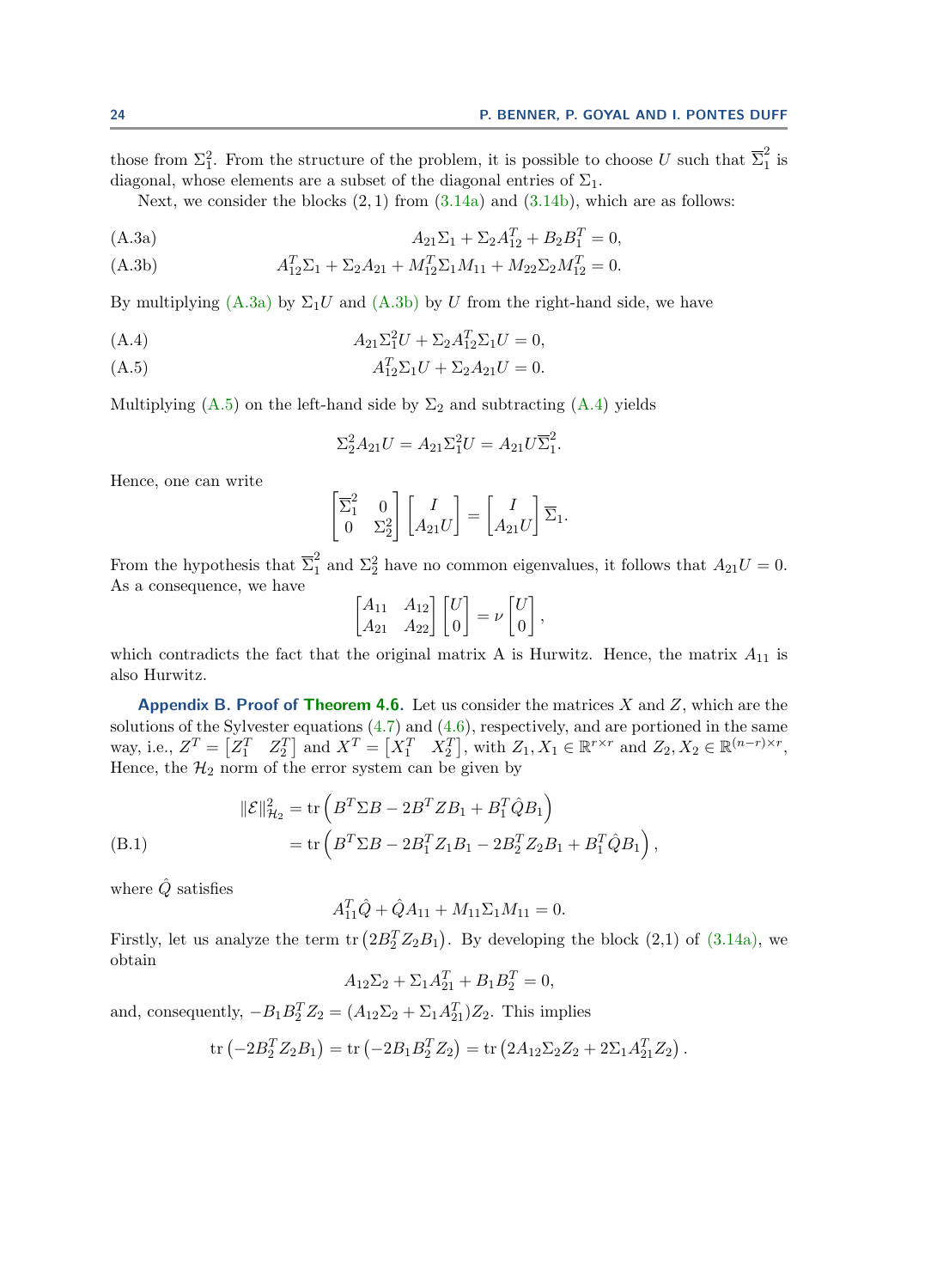Substituting the above relation in [\(B.1\)](#page-23-4) yields

$$
\begin{aligned} ||\mathcal{E}||_{\mathcal{H}_2}^2 &= \text{tr}\left(B_2^T \Sigma_2 B_2 + 2A_{12} \Sigma_2 Z_2\right) + \text{tr}\left(B_1^T \left(\hat{Q} - \Sigma_1\right) B_1\right) \\ &+ 2 \text{tr}\left(B_1^T \Sigma_1 B_1 - B_1^T Z_1 B_1 + \Sigma_1 A_{12}^T Z_2\right). \end{aligned}
$$

Now, let us have a closer look at the block  $(1, 1)$  of  $A^T Z + Z A_{11} + M X M_{11}$ , that is:

$$
A_{11}^T Z_1 + A_{21}^T Z_2 + Z_1 A_{11} + M_{11} X_1 M_{11} + M_{12} X_2 M_{11} = 0.
$$

Hence, we have

$$
\Sigma_1 A_{12}^T Z_2 = -(\Sigma_1 A_{11}^T Z_1 + \Sigma_1 Z_1 A_{11} + Q_o),
$$

where  $Q_0 := \sum_1 M_{11}X_1M_{11} + \sum_1 M_{12}X_2M_{11}$ . Thus, we obtain

tr 
$$
(B_1^T \Sigma_1 B_1 - B_1^T Z_1 B_1 + \Sigma_1 A_{12}^T Z_2)
$$
  
= tr  $(B_1^T \Sigma_1 B_1 - B_1^T Z_1 B_1 - \Sigma_1 A_{11}^T Z_1 - \Sigma_1 Z_1 A_{11} - Q_o)$   
= tr  $(B_1^T \Sigma_1 B_1 - Q_0) - tr \left( \underbrace{(B_1 B_1^T + \Sigma_1 A_{11}^T + A_{11} \Sigma_1)}_{=0} Z_1 \right).$ 

Having combined all, we finally have

$$
\|\mathcal{E}\|_{\mathcal{H}_2}^2 = \text{tr}\left(B_2^T \Sigma_2 B_2 + 2A_{12} \Sigma_2 Z_2\right) + \text{tr}\left(B_1^T\left(\hat{Q} - \Sigma_1\right)B_1\right) + 2 \text{tr}\left(B_1^T \Sigma_1 B_1 - Q_0\right).
$$

Now, we study the following term:

tr 
$$
(B_1^T \Sigma_1 B_1 - Q_0) =
$$
tr  $(B_1^T \Sigma_1 B_1 - \Sigma_1 M_{11} X_1 M_{11} - \Sigma_1 M_{12} X_2 M_{11}).$ 

Moreover, by analyzing the block  $(1,1)$  of  $(4.7)$ , we obtain

$$
A_{11}X_1 + X_1A_{11}^T + A_{12}X_2 + B_1B_1^T = 0
$$

and recall that

$$
A_{11}^T \Sigma_1 + \Sigma_1 A_{11} + M_{11} \Sigma_1 M_{11} + M_{12} \Sigma_2 M_{12}^T = 0.
$$

As a consequence,

tr 
$$
(X_1^T (M_{11} \Sigma_1 M_{11} + M_{12} \Sigma_2 M_{12}^T)) =
$$
tr  $(\Sigma_1 (A_{12} X_2 + B_1 B_1^T))$ .

Hence,

tr 
$$
(B_1^T \Sigma_1 B_1 - \Sigma_1 M_{11} X_1 M_{11}) =
$$
tr  $(M_{12}^T X_1^T M_{12} \Sigma_2 - \Sigma_1 A_{12} X_2).$ 

Now, the total error can be written as

$$
\begin{aligned} \|\mathcal{E}\|_{\mathcal{H}_2}^2 &= \text{tr}\left(B_2^T \Sigma_2 B_2 + 2A_{12} \Sigma_2 Z_2 + 2M_{12}^T X_1^T M_{12} \Sigma_2\right) + \text{tr}\left(B_1^T\left(\hat{Q} - \Sigma_1\right) B_1\right) \\ &- 2 \text{ tr}\left(\Sigma_1 A_{12} X_2 + \Sigma_1 M_{12} X_2 M_{11}\right). \end{aligned}
$$